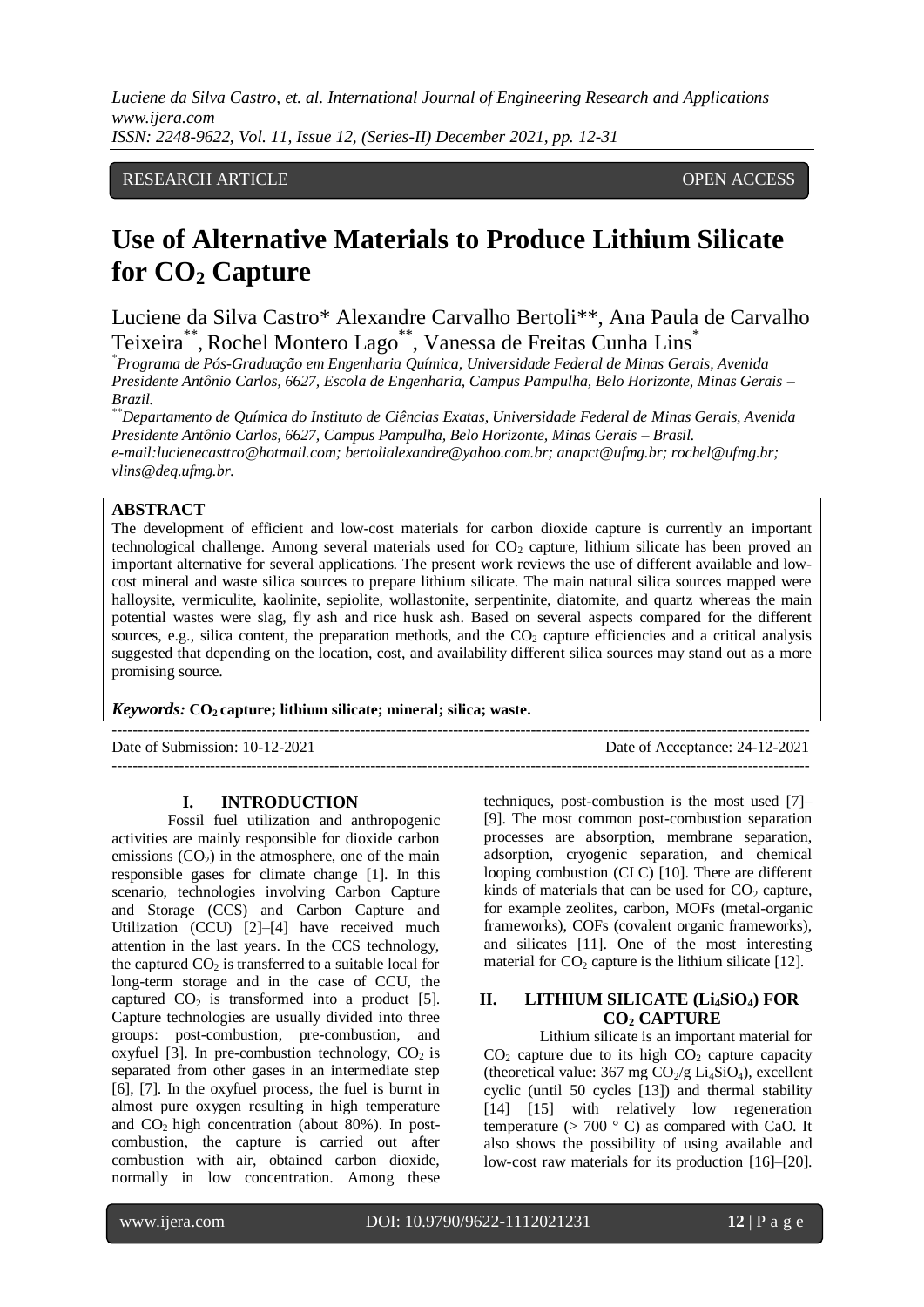Its  $CO<sub>2</sub>$  capture capacity depends on the silica source used and on the synthesis method [21].

As the literature uses different terminologies for the  $CO<sub>2</sub>$  removal by lithium silicate, e.g. " $CO<sub>2</sub>$  absorption" [22]–[24], " $CO<sub>2</sub>$ adsorption" [25], and carbonatation [26], hereon, the generic term " $CO<sub>2</sub>$  capture" will be applied.

Several silica sources can be used for lithium silicate synthesis, which can be classified as synthetic, natural mineral, and waste [16]. The synthetic silica is the most used starting material for lithium silicate production [20], [27]–[36] and it is commercially available in different forms [37]. However, synthetic silica usually has relatively high costs and a more complex production process [38]. The use of silica from waste or natural mineral sources is an alternative to replace synthetic silica for large-scale lithium silicate production due to the availability and low cost of these precursors [13]. The present work reviews the use of alternative sources of silica to produce lithium silicate to carbon dioxide capture. This review will be divided into a brief report on the different types of existing lithium silicate, followed by the main alternative sources of silica (minerals and wastes) that can be used for the synthesis of lithium silicate and the use of the obtained materials for  $CO<sub>2</sub>$  capture. In addition, a comparison will be made of the capture capacities of materials produced from synthetic, mineral, and waste silica sources. Finally, a consideration on the use of alternative sources for lithium silicate production will be presented, considering aspects such as cost, availability, and need for pre-treatment.

## **III. LITHIUM SILICATES: Li4SiO4 AND Li2SiO<sup>3</sup>**

Lithium orthosilicate  $(Li_4SiO_4)$  is a white solid with a monoclinic crystalline structure with lattice parameters a = 5.303 Å, b = 6.113Å, c = 5.154Å, and  $\beta$ = 90.33° [36] (Fig. 1).



**Figure 1** – Lithium silicate structure.

Lithium orthosilicate can be obtained from different synthesis methods such as solid-state reaction [14], [17], [24], [27], [32], [36], [39]–[42], sol-gel [32], [43], [44], impregnation [14], [32], [45], [46], solvo-plasma [47], spray-drying [48], and combustion [33], [49]. Lithium silicate formation always used a silica source and a lithium precursor regardless of synthesis methods. Its formation depends on different variables such as reaction temperature and time, the silica source, lithium precursor, and Li: Si molar ratio. The calcination temperature range used in the lithium silicate synthesis varied between 700 and 1000 °C, while calcination time varied between 1h [29] and 15h [50]. The Li: Si molar ratio equal to 4 favors the formation of this compound, therefore, it is the most used in the lithium silicate synthesis [32], [41], [51], [52]. Lithium silicate usually has low specific surface area, dense morphology, and low porosity [20].

The lithium metasilicate  $(Li<sub>2</sub>SiO<sub>3</sub>)$ , an intermediate phase, is usually formed during  $Li<sub>4</sub>SiO<sub>4</sub>$  synthesis [13]. This phase is present together with lithium silicate probably due to sublimation of  $Li<sub>2</sub>O$  according to Equation 1 [53]. It can also be obtained from an incomplete reaction between lithium precursor and silica, according to Equation 2.

$$
Li_4SiO_{4(s)} \stackrel{\Delta}{\rightarrow} Li_2SiO_{3(s)} + Li_2O_{(g)}
$$
  
\n
$$
SiO_{2(s)} + 2 LiOH.H_2O_{(s)} \rightarrow Li_2SiO_{3(s)} + 3 H_2O_{(g)}
$$
\n(1)

The lithium metasilicate has an orthorhombic crystalline structure (Fig. 2) and lattice parameters a = 9.392 Å; b  $= 5.397 \text{ Å}; c = 4.660 \text{ Å}$  [54]. Li<sub>2</sub>SiO<sub>3</sub> has a small CO<sub>2</sub> capture capacity between 300°C and 600°C [55].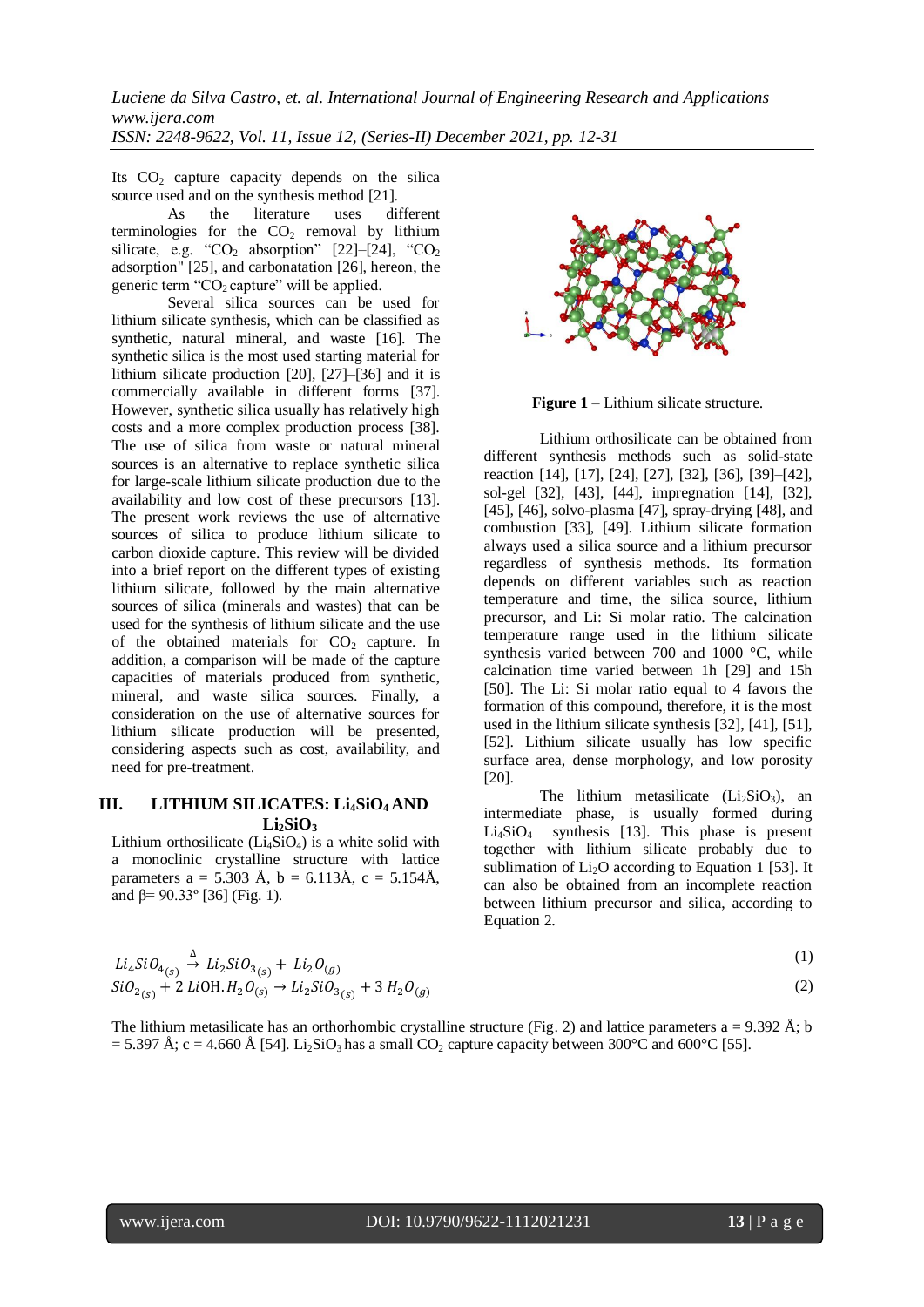

**Figure 2** – Lithium metasilicate structure.

## **IV. ALTERNATIVE SOURCES OF SILICA FOR LITHIUM SILICATE SYNTHESIS**

The main rich alternative silica sources used for lithium silicate synthesis are: rice husk ash [45], [49], [56]–[59], fly ash [46], [52], [60], [61], wood dust ash [62], cotton stalk ash [62], slag [25], [31], [63], natural clays [64]–[66], quartz [67], [68], diatomite [69]–[71], and serpentinite [72]. Fig. 3 shows silica source belonging to the minerals class and waste and their respective  $SiO<sub>2</sub>$  contents.



**Figure 3** – Schematic drawing of the source of mineral and waste silica and their respective SiO<sub>2</sub> content.

The silica contents vary from 40 up to 100% for mineral sources. For waste silica sources, lower silica content is observed, from 24%, reaching up to 90%, in the case of rice husk ash.

## 4.1 Silica source from minerals

The silica sources derived from minerals used in the production of lithium silicate found in the literature were: vermiculite, halloysite, kaolinite, sepiolite, wollastonite, serpentinite, diatomite, and quartz.

#### 4.1.1 Vermiculite

Vermiculite  $((MgFe, Al)<sub>3</sub>(Al,$  $Si)_{4}O_{10}(OH)_{2}.4H_{2}O$  is a clay mineral composed of silica (SiO<sub>2</sub>), aluminum, iron, and magnesium [73], [74]. This low-cost and abundant mineral [75], [76] has a crystalline structure composed of a Mg ions octahedral layer between two silica tetrahedral layers [77]. The vermiculite chemical composition can vary widely from  $20-40\%$  SiO<sub>2</sub> and others components such as  $Al_2O_3$ , MgO, and Fe<sub>2</sub>O<sub>3</sub> [78].

In the work of Zhang et al. [79], vermiculite was used as a silica source for lithium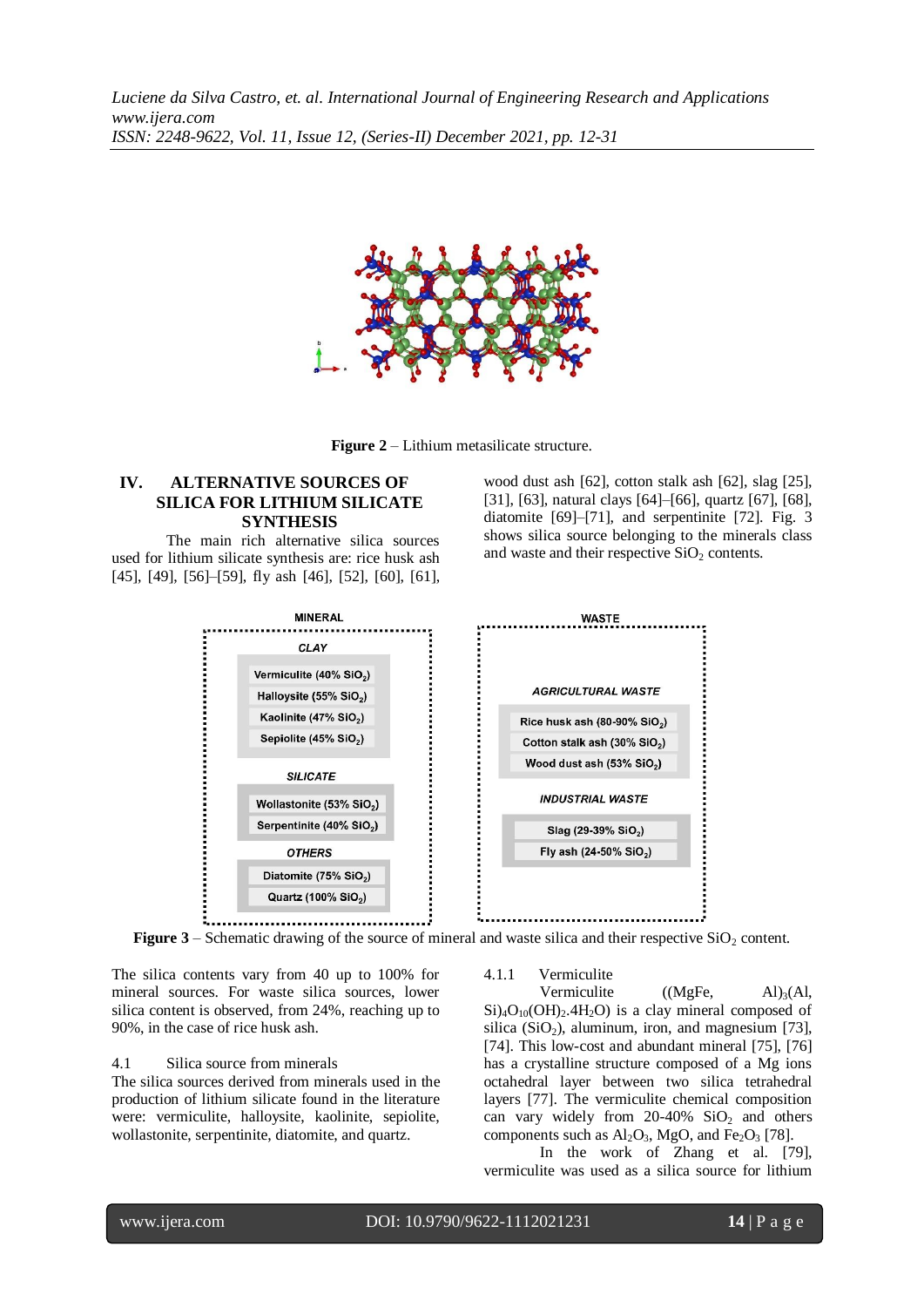silicate synthesis. Its composition was of  $40\%$  SiO<sub>2</sub>, 22% MgO, 21% Al<sub>2</sub>O<sub>3</sub>, 7% K<sub>2</sub>O, 5% Fe<sub>2</sub>O<sub>3</sub>, 3.5% CaO,  $1.5\%$  Na<sub>2</sub>O, and  $1\%$  TiO<sub>2</sub> (wt.%). For lithium silicate synthesis, vermiculite was washed and dried at 120 °C and calcined at 900 °C for 2h. All materials obtained from raw vermiculite and treated vermiculite used a Li:Si molar ratio of 4 and formed  $Li<sub>4</sub>SiO<sub>4</sub>$  as the main phase and MgO and  $Li<sub>5</sub>AlO<sub>4</sub>$  as secondary phases [79].

## 4.1.2 Halloysite

Halloysite  $(Al_2(OH)_4Si_2O_52H_2O)$  is a clay mineral of the two-layer aluminosilicate class (a sheet formed by alumina octahedra and a sheet formed by silica tetrahedra) at a stoichiometric ratio of 1:1. It is composed of approximately 45% silica and 40% aluminum oxide and may contain some contaminants such as  $TiO<sub>2</sub>$ , FeO, MgO, CaO, Na<sub>2</sub>O,  $K_2O$ ,  $SiO_2$ , and  $Al_2O_3$  [80]. This mineral can be characterized as hydrated kaolinite with a lot of spacing between the layers. The morphology of this mineral can be presented as spheres, plates, or tubes[81]. Halloysite on a microscopy scale usually occurs in nanotubes form. Natural halloysite can be found in Brazil, China, France, Japan, the USA, South Korea, Turkey, and Poland [82].

Niu *et al.* [42] used halloysite nanotubes pretreated in acid as a silica source for  $Li<sub>4</sub>SiO<sub>4</sub>$ synthesis by solid-state reaction method using lithium carbonate as a lithium precursor and a Li: Si molar ratio of 4:1. The material was calcined at 800 °C for 4 h. The authors compared the results obtained with  $Li<sub>4</sub>SiO<sub>4</sub>$  with the results obtained with  $SiO<sub>2</sub>$  and  $Li<sub>2</sub>CO<sub>3</sub>$ . Halloysite nanotube's (HNT) chemical composition was approximately  $55\%$  SiO<sub>2</sub>. 44%  $Al_2O_3$ , and the rest were composed of ZnO, CaO, MgO e  $K_2O$ . After pretreatment in the acidic medium of the halloysite nanotubes, the silica content increased from 55% to 95%, and the concentration of  $Al_2O_3$  decreased.

# 4.1.3 Kaolinite

Kaolinite,  $Al_2Si_2O_5(OH)_4$ , also known as kaolin, is a white clay mineral found in nature resulting from the granite metamorphosis [83]. This low-cost and abundant mineral [84] is formed by a layer of alumina octahedron sheet and a layer of silica tetrahedron sheet in a ratio of 1:1 [85]. Kaolin is usually composed of  $Al_2O_3$  (ca. 40%),  $SiO_2$  $(47\%)$ , and  $H<sub>2</sub>O$  [86].

Gao *et al.* [66] used kaolin as a silica source for lithium silicate synthesis. For it, kaolin was submitted to alkaline and acid pretreatments before calcination. The  $SiO<sub>2</sub>$  from kaolin was mixed with  $LiNO<sub>3</sub>$  with the aid of a solvent, ethanol, using a Li: Si molar ratio of 4:1, and calcined at 750 °C.

## 4.1.3 Sepiolite

Sepiolite is a natural fibrous clay mineral, composed of hydrated magnesium silicate  $(Si_{12}O_{30}Mg_8(OH)_4(H_2O)_4.8H_2O)$ . This mineral is low-cost, non-toxic, with a relatively high surface area, and a needle-shaped material [87]–[89]. This mineral has a 2:1 structure formed by two tetrahedral silica layers and an octahedral layer formed by magnesium bonded to hydrogen and oxygen atoms [90]. The sepiolite chemical composition varies between 65-69 %  $SiO<sub>2</sub>$  and 19-31% MgO [91].

The sepiolite used by Zhang *et al.* [92] was composed of  $45\%$  SiO<sub>2</sub>,  $23\%$  CaO,  $16\%$  MgO, 5.5% MnO, 2.5%  $Al_2O_3$ , and Fe<sub>2</sub>O<sub>3</sub>, F, and TiO<sub>2</sub>. The raw sepiolite was subjected to an acid pretreatment, before lithium silicate synthesis using three different methods: solid-state reaction, impregnation, and impregnation-precipitation method.

## 4.1.4 Wollastonite

Wollastonite, composed mainly of calcium silicate  $(CaSiO<sub>3</sub>)$ , is a natural white mineral, with a circular shape similar to a needle found widely around the world. Wollastonite's chemical composition depends on its origin, but typically it is composed of 52 %  $SiO<sub>2</sub>$ , and 48% CaO. The wollastonite showed excellent chemical resistance in several media, excellent thermal stability, and non-toxicity [93]–[95].

Wollastonite was used as a silica source for Li4SiO4 synthesized by Yang *et al.* [13]. Its chemical composition was  $53\%$  SiO<sub>2</sub>,  $42\%$  CaO, and other oxides such as  $P_2O_5$ , MgO,  $Al_2O_3$  and  $Fe<sub>2</sub>O<sub>3</sub>$ . The lithium precursor used was lithium hydroxide. The synthesis method was impregnation with a Li: Si molar ratio of 4.2: 1. All materials obtained were calcined at 900 °C for 4 h. In this material, the presence of the  $Li<sub>2</sub>SiO<sub>3</sub>$  phase was not observed, which can be attributed to its interaction with CaO, forming the  $Li<sub>2</sub>CaSiO<sub>4</sub>$  phase.

## 4.1.5 Serpentinite

Serpentinite with the simplified formula  $(Mg_3Si_2O_5(OH)_4)$  is a rock made up of minerals from the serpentine and magnetite groups but may contain brucite  $(Mg(OH)_2)$  in some cases, as well as secondary minerals such as talc  $(Mg_3Si_4O_{10}(OH)_2)$ , magnesite  $(MgCO_3)$ , and calcite  $(CaCO<sub>3</sub>)$  [96]. The serpentine group is formed by lizardite  $(Mg_3Si_2O_5(OH)_4)$ , chrysotile  $(Mg_3Si_2O_5(OH)_4)$ , and antigorite  $(Mg_3$  $Fe^{2+}{}_{3}Si_{2}O_{5}OH_{4}$ ) [97]. The serpentinite has 32-38% MgO and  $35-40\%$  SiO<sub>2</sub> [72].

Vieira et al. [26] used serpentinite as a silica source for lithium silicate synthesis. The synthesis method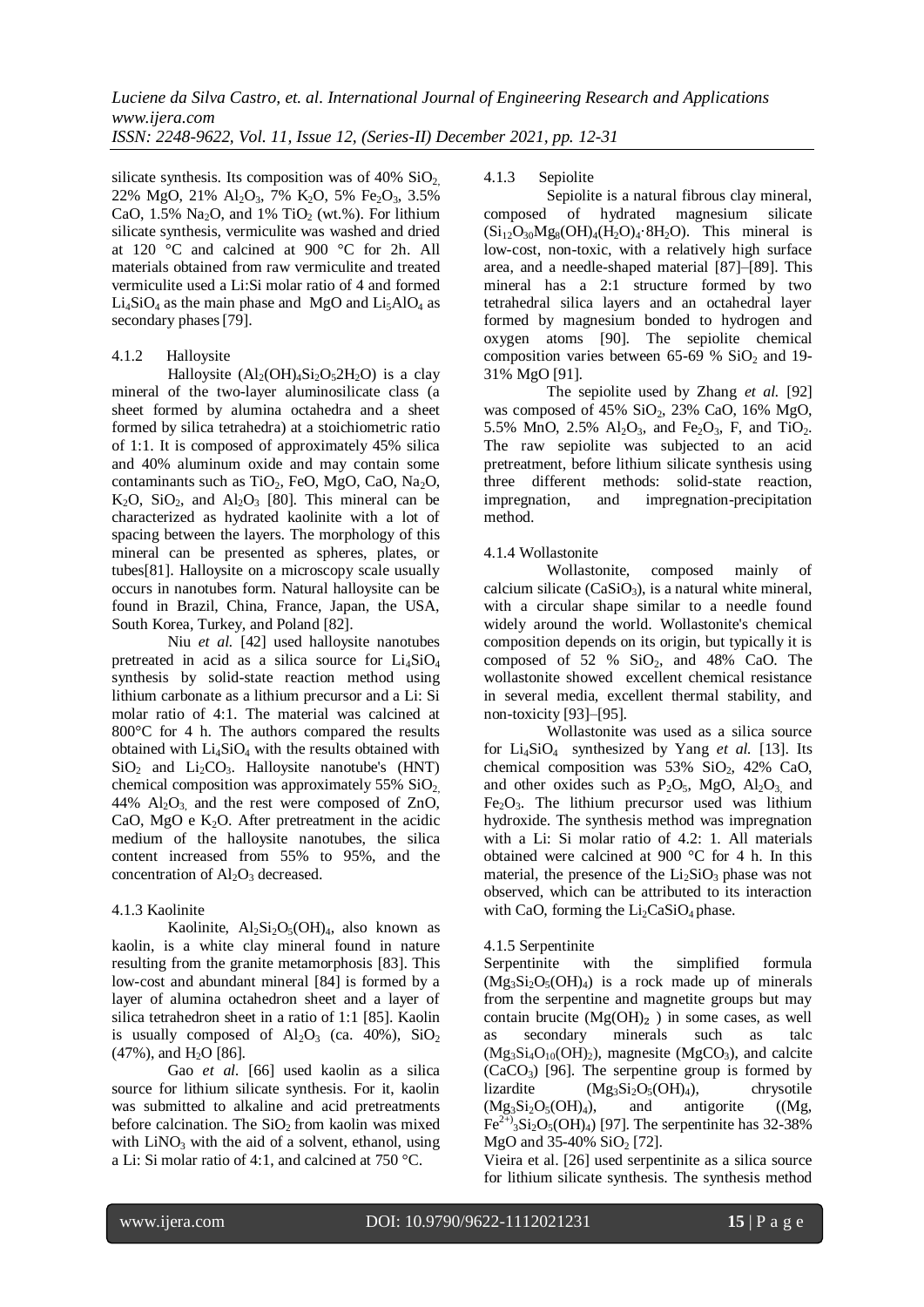used was the impregnation method with different calcination temperatures of 500, 700, and 900°C for 3 h. The lithium precursor was LiOH, and the authors evaluated the effect of the addition of lithium (5, 10, and 20%) on the lithium silicate synthesis.

#### 4.1.6 Diatomite

Diatomite  $(SiO<sub>2</sub>)$ , known as diatomaceous earth, is a biogenic sedimentary rock formed from the waste (skeleton and shell) of diatoms (algae). It is naturally available and is found in abundance in marine areas such as lakes and oceans, which usually gradually accumulates in deposits. Diatomite is a low-cost, non-toxic, and low-density material, which presents a high porosity, high surface area, and small particles enriched in amorphous silica [98]–[102]. The silica content varies according to species [103]. The typical chemical composition of diatomite is silica (80– 90%), alumina (2–4%), iron oxide (0.5–2%), and impurities such as organic compounds, and other metal oxides [104]. In the work of Shan *et al.* [21], [70], [71], the diatomite chemical composition used for lithium silicate synthesis was  $75\%$  SiO<sub>2</sub>, 14% Al<sub>2</sub>O<sub>3</sub>, 2% Fe<sub>2</sub>O<sub>3</sub>, 1% CaO, and 2% K<sub>2</sub>O.

#### 4.1.7 Quartz

Quartz is the second most abundant mineral on planet Earth, found in igneous, metamorphic, and sedimentary rocks. This mineral is one of the most important sources of silica [105] composed of silicon and oxygen, SiO<sub>2</sub>. Seggiani *et al.* [67] produced pure  $Li<sub>4</sub>SiO<sub>4</sub>$  and doped with potassium carbonate from amorphous silica (quartz wool and fumed silica) and crystalline quartz by using the solid-state reaction method.

Xu *et al.* [68] investigated the synthesis of Li4SiO<sup>4</sup> from quartz with different particle sizes (75−180 μm, 45−75 μm, 38−45 μm e <38 μm). The authors used a Li:Si molar ratio of 4:1 for lithium silicate synthesis through the solid-state reaction method at  $720^{\circ}$ C for 6 h. The Li<sub>4</sub>SiO<sub>4</sub> phase formation depends on the quartz particle size, that is, small quartz particles lead to higher  $Li<sub>4</sub>SiO<sub>4</sub>$ phase formation.

Table 1 summarizes the most relevant information about the minerals used for lithium silicate synthesis, such as the chemical formula of the minerals, their composition, their availability, and where they are found. Table 2 shows the conditions for lithium silicate synthesis from these different described minerals.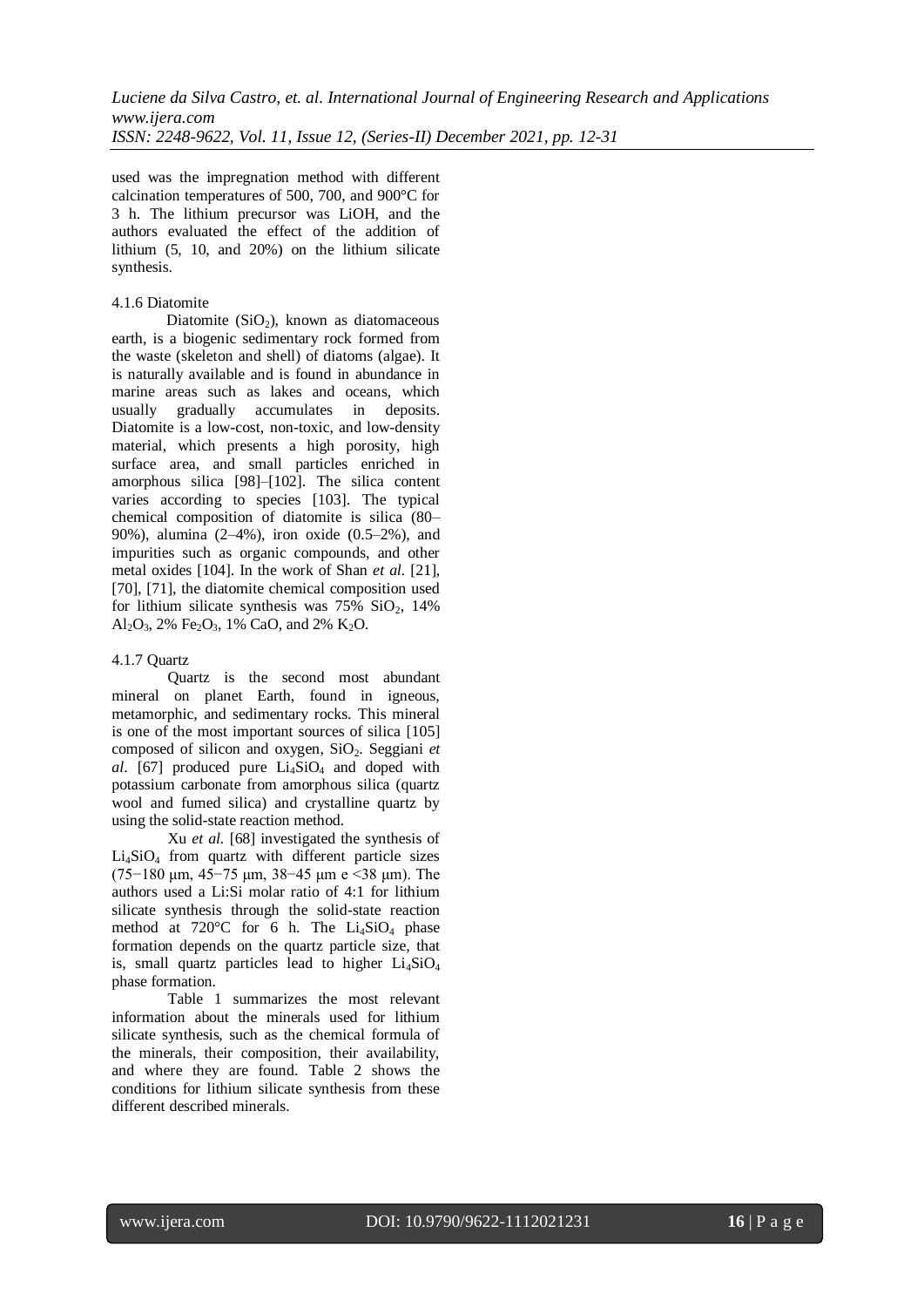| <b>Mineral</b>   | <b>Chemical formula/Composition</b>                                                                                                                                                                                                                               | Origin country                                                                                                                                                                      | <b>Global</b><br><b>Resources/reserves</b>                                         | Ref.                       |
|------------------|-------------------------------------------------------------------------------------------------------------------------------------------------------------------------------------------------------------------------------------------------------------------|-------------------------------------------------------------------------------------------------------------------------------------------------------------------------------------|------------------------------------------------------------------------------------|----------------------------|
| Diatomite        | SiO <sub>2</sub><br>75.26% SiO <sub>2</sub> , 14.33% Al <sub>2</sub> O <sub>3</sub> ,<br>2.31% Fe <sub>2</sub> O <sub>3</sub> ,<br>1.02 % CaO, 1.02-2.0%<br>MgO, 1.56 % K <sub>2</sub> O, and<br>1.17% others                                                     | It is found in the United<br>States, Argentina, China,<br>Denmark, France,<br>Germany, Japan, the<br>Republic of Korea, Mexico,<br>New Zealand, Peru, Russia,<br>Spain, and Turkey. | It is available 2,200 mil<br>tons.                                                 | $[21]$ ,<br>$[106]$        |
| Vermiculite      | $Mg(Fe,Al)_{3}(Al,Si)_{4}O_{10}(OH)_{2}.4H_{2}$<br>0<br>39.8% SiO <sub>2</sub> , 20.7% Al <sub>2</sub> O <sub>3</sub> , 5.1%<br>Fe <sub>2</sub> O <sub>3</sub> , 3.4 % CaO, 21.7% MgO,<br>1.5% Na <sub>2</sub> O, 6.9% K <sub>2</sub> O, 0.9%<br>TIO <sub>2</sub> | It is found in many<br>countries around the world,<br>mainly in United States,<br>Brazil, Bulgaria, China,<br>India, Russia, Uganda,<br>South Africa, and<br>Zimbabwe.              | It is available 380 mil<br>tons.                                                   | [64]<br>[106]              |
| Halloysite       | $Al_2(OH)_4Si_2O_52H_2O$<br>54.85 % $SiO_2$ , 43.86% $Al_2O_3$ and<br>others (ZnO, CaO, MgO, and<br>$K_2O$                                                                                                                                                        | It is mined from natural<br>deposits in Brazil, China,<br>France, Japan, the USA,<br>South Korea, Turkey, and<br>Poland.                                                            |                                                                                    | [42]<br>[82]<br>$[106]$    |
| Kaolin           | $Al_2Si_2O_5(OH)_4$<br>46.55% SiO <sub>2</sub> ,39.50% Al <sub>2</sub> O <sub>3</sub> and<br>13.96% $H_2O$                                                                                                                                                        | It is mined in the United<br>States, Brazil, China,<br>Czechia, Germany, India,<br>Iran, Mexico, Spain,<br>Turkey, Ukraine, and<br>Uzbekistan                                       | It is available 44,000 mil<br>tons.                                                | [86]<br>[106]              |
| Wollastonit<br>e | CaSiO <sub>3</sub><br>52.79% SiO <sub>2</sub> , 0.81% Al <sub>2</sub> O <sub>3</sub> ,<br>41.61% CaO, 1.65% MgO, 2.06%<br>$P_2O_5$ and 0.73% others.                                                                                                              | It is mined United States,<br>Canada, China, India,<br>Mexico, and other<br>countries.                                                                                              | It is available 1,100 mil<br>tons                                                  | $[13]$ ,<br>$[106]$        |
| Sepiolite        | $(Si_{12}O_{30}Mg_8(OH)_4(H_2O)_4.8H_2O)$<br>44.72% $SiO_2$ , 2.58% $Al_2O_3$ ,<br>0.93% Fe <sub>2</sub> O <sub>3</sub> , 23.26%<br>CaO, 16.02% MgO, 5.41% MnO,<br>0.73% F, and 0.125% Others                                                                     | It is found mainly in Spain,<br>but it can be found in the<br>countries such as United<br>States, Tanzania, Kenya,<br>China, Turkey, Japan, and<br>England.                         | It is available 850 mil<br>tons.                                                   | [92]<br>$[107]$ ,<br>[108] |
| Serpentinite     | $Mg_3Si_2O_5(OH)_4$<br>40.00% SiO <sub>2</sub> , 10.00% Fe <sub>2</sub> O <sub>3</sub> ,<br>30.00% MgO, and 20% Others<br>(Al, Ca, Ni and Mn)                                                                                                                     | It is found a deposit in<br>Russia, the USA, Canada,<br>Paraguay, New Zealand,<br>Brazil, Australia, Armenia,<br>and Italy.                                                         | It is estimated in<br>hundreds of millions of<br>tons global reserve.              | $[26]$ ,<br>$[72]$         |
| Quartz           | SiO <sub>2</sub><br>100% $SiO2$                                                                                                                                                                                                                                   | Quartz deposits are found<br>in many countries in the<br>world as the United States<br>and Brazil                                                                                   | The total reserve of<br>quartz in the world is<br>estimated at 82 million<br>tons. | [109],<br>$[110]$          |

**Table 1** - The chemical formula of minerals, composition, where they are found, and availability.

 $\overline{a}$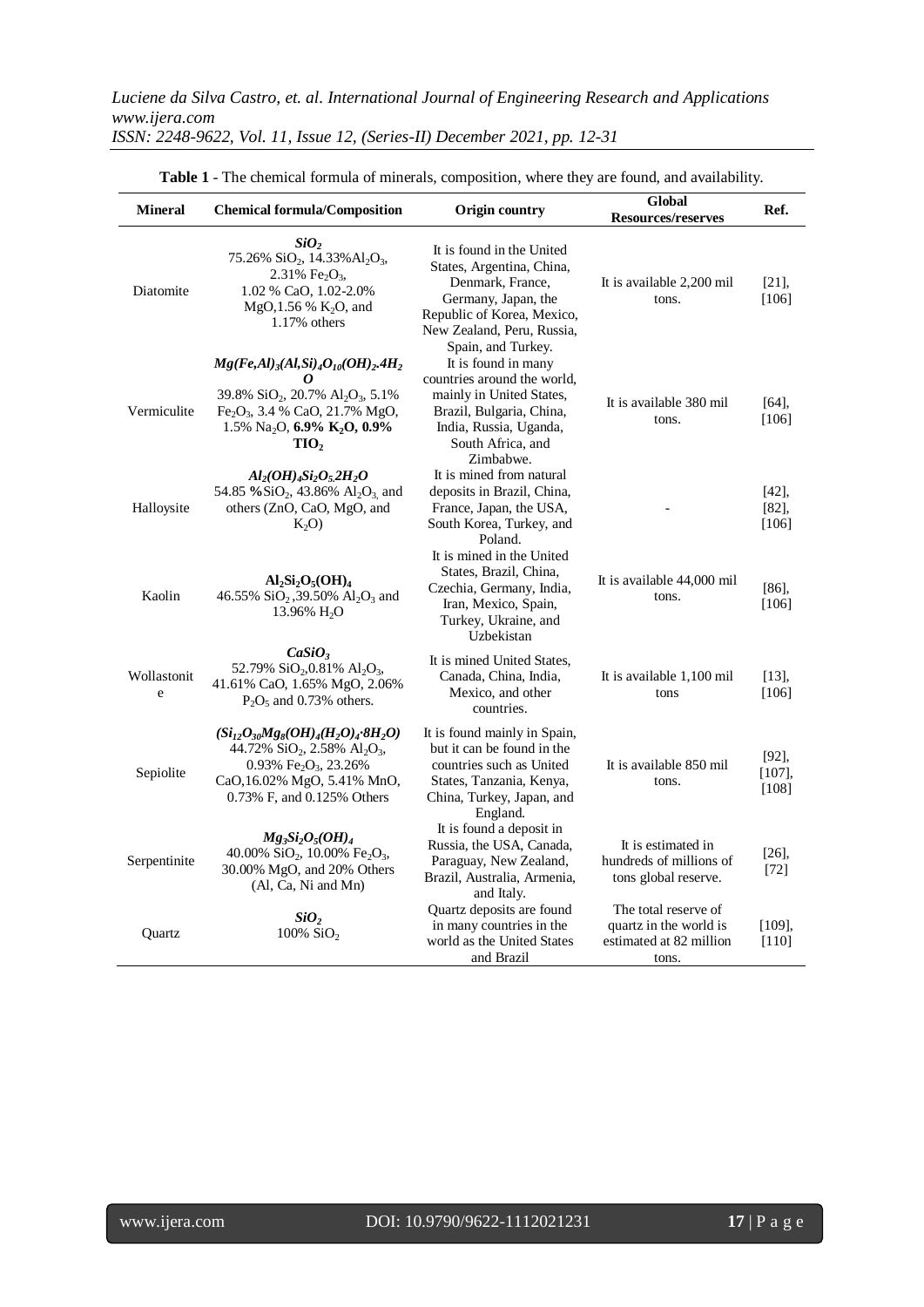| Silica source | Li source                       | Temperature $(^{\circ}C)$ | Time (h) | Molar ratio<br>(Li:Si) | <b>Synthesis methods</b>       | Ref.   |
|---------------|---------------------------------|---------------------------|----------|------------------------|--------------------------------|--------|
|               | Li <sub>2</sub> CO <sub>3</sub> | 700                       | 2        | 4                      | Solid-state reaction           | $[21]$ |
|               | Li <sub>2</sub> CO <sub>3</sub> | 700                       | 4        | $4 - 5.6$              | Solid-state reaction           | $[71]$ |
| Diatomite     | LiNO:                           | 600-700                   | 4        | 5.2                    | Solid-state reaction           | [70]   |
|               | Li <sub>2</sub> CO <sub>3</sub> | 700                       | 2        | 5.2                    | Impregnation-<br>precipitation | $[70]$ |
| Vermiculite   | LiNO <sub>3</sub>               | 650-850                   | 5-7      | 5.2                    | Solid-state reaction           | $[79]$ |
| Halloysite    | Li <sub>2</sub> CO <sub>3</sub> | 800                       | 4        | 4                      | Solid-state reaction           | $[42]$ |
| Wollastonite  | LiOH.H <sub>2</sub> O           | 900                       | 4        | 4.2                    | Impregnation                   | $[13]$ |
|               | LiNO <sub>3</sub>               | 750                       | 6        | $4 - 5$                | Solid-state reaction           | $[92]$ |
| Sepiolite     | LiNO <sub>3</sub>               | 750                       | 6        | 5                      | Impregnation                   | $[92]$ |
|               | LiNO <sub>3</sub>               | 750                       | 6        | 5                      | Impregnation<br>precipitation  | $[92]$ |
| Serpentinite  | LiOH                            | 500-900                   | 3        | 4                      | Impregnation                   | $[26]$ |
|               | Li <sub>2</sub> CO <sub>3</sub> | 900                       | 4        | 4                      | Solid-state reaction           | [67]   |
|               | Li <sub>2</sub> CO <sub>3</sub> | 720                       | 6        | 4.1                    | Solid-state reaction           | [68]   |
| Ouartz        | Li <sub>2</sub> CO <sub>3</sub> | 700                       | 4        | 4.1                    | Solid-state reaction           | $[59]$ |
|               | LiOH.H <sub>2</sub> O           | 900                       | 4.2      | 4                      | Impregnation                   | $[13]$ |
| Kaolin        | Li <sub>2</sub> CO <sub>3</sub> | 750                       | 4        | 4                      | Impregnation                   | [66]   |

**Table 2 –** Lithium silicate synthesis condition from minerals.

## 4.2. Silica Sources from Industrial Waste

According to the literature, the silica sources derived from industrial wastes used for lithium silicate synthesis were rice husk ashes or rice straw ashes, cotton stalk ashes, wood dust ashes, slag, and fly ash.

# 4.2.1 Rice husk ash

Rice husk, also known as rice straw, is one of the main agricultural wastes and comes from the rice processing process, which corresponds to an average of 20% of production. In 2019, world rice production was 496 million tons [111]. Rice husk is generally used as fuel in the production of parboiled rice or as a source of energy for thermoelectric power [112], [113]. In the rice husk burning, a waste known as rice husk ash is generated, which corresponds to 22% rice husk mass [114], [115]. It is estimated that in 2019, 2.6 million tons of rice husk ash were generated.

Rice husk ash consists of 80-90%  $SiO<sub>2</sub>$ [116]. Other components are shown in the rice husk ash such as  $K_2O$ ,  $Al_2O_3$ , CaO, MgO, Na<sub>2</sub>O, and  $Fe<sub>2</sub>O<sub>3</sub>$  [117]. Silica can be in the amorphous or crystalline form, which depends on the burning temperature [118].

Rice husk ash used for lithium silicate synthesis was mainly constituted by amorphous silica (85-99%), but it may also contain small amounts of  $Al_2O_3$ , Fe<sub>2</sub>O<sub>3</sub>, CaO, MgO, and others compounds such as Na<sub>2</sub>O, K<sub>2</sub>O, MnO and SO<sub>3</sub> [56], [59], [62]. The first work that used rice husk ash as a silica source for  $Li<sub>4</sub>SiO<sub>4</sub>$  synthesis was published by Wang *et al.* [56]. The rice husk was collected in rice milling located in Wuhan, China, and calcined at 650°C followed by washing with acid and distilled water. The lithium precursor was carbonate and a Li: Si molar ratio of 4.1:1 was used; the material was calcined at 800°C for 4 h. The main phase obtained was Li4SiO4 with morphology of polyhedral particles and agglomerates, with sizes of 60-100  $\mu$ m, and surface area of 2-6 m<sup>2</sup>/g.

Wang *et al.* [59] continued their studies using rice husk ash (amorphous nano-silica) for  $Li<sub>4</sub>SiO<sub>4</sub>$  synthesis, and compared it with lithium silicate from quartz and aerosil nano-silica. The rice husk's chemical composition was basically  $SiO<sub>2</sub>$ (83%), but it contained some impurities such as MgO, P<sub>2</sub>O<sub>5</sub>, SO<sub>3</sub>, K<sub>2</sub>O, CaO, MnO<sub>2</sub>, Fe<sub>2</sub>O<sub>3</sub>, Al<sub>2</sub>O<sub>3</sub>, Na2O, and Cl [56]. Wang *et al.* [62] compared cotton stalk, rice straw, and wood dust for lithium silicate production. All these biomasses were burned using an oven at 600°C for more than 1 h to obtain the biomass ash, except the rice straw ash which was pre-treated with hot distilled water to remove impurities. Based on the Si content for each biomass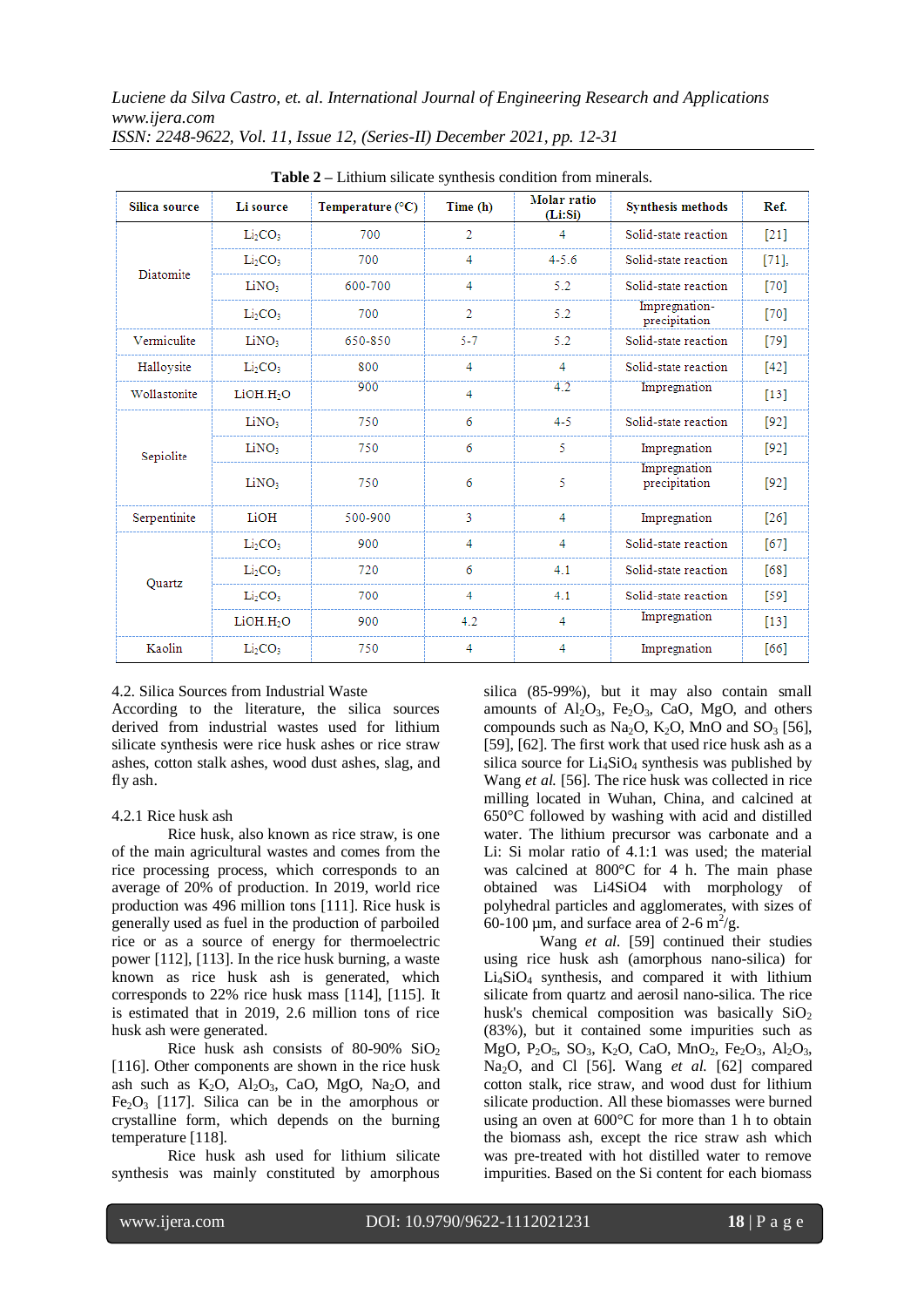ash, the  $SiO<sub>2</sub>$  content was estimated, being 15%, 16.5%, 21%, and 61% of  $SiO<sub>2</sub>$  for cotton stalk ash, wood dust ash, straw ash of rice, and pretreated rice straw ash, respectively. All these silica sources had low silica content, except the pretreated rice husk ash, compared to the other materials used as silica sources to obtain lithium silicate.

## 4.2.2 Fly ash

Fly ash is a fine powder waste from coal combustion [119] constituted mainly by silica, aluminum, calcium oxide, and iron oxide. This waste shows complex composition and physicochemical properties which depend on the coal type, the collector configuration, and combustion conditions[120].

Fly ash was used as silica source for lithium silicate in several works [46], [56], [60], [121], [122]. Olivares-Marín *et al.* [122] used three samples of fly ash collected at different locals of the coal-fired power plant to synthesize Li4SiO4 for CO2 capture from the coal and biomass/coal mixtures burning.

Sanna, Ramli, and Maroto-Valer [61] developed a material for CO2 capture from fly ash (FA) collected in the cyclone filter. Fly ash shows a high-content silica (ca. 50%). Zhang *et al.* [121] used fly ash collected in the coal-fired power plant as a silica source for lithium silicate synthesis. Izquierdo *et al.* [46] carried out Li4SiO4 synthesis from different silica sources: fly ash from oil shale power plant and pure silica.

# 4.2.3 Slag

Slag is mainly a byproduct generated for the iron and steel industries corresponding to 90% of the by-products generated [123]. This byproduct is classified according to the furnace where it is produced. The main types of slag are blast furnace slag, steel furnace slag, basic oxygen furnace slag (BOF), electric arc furnace slag (EAF), and shell slag [123]. Each ton of produced steel generates130- 200 kg slag which depends on the production process of the steel and the steel composition [137, 124]. The steel world production was 1.87 billion tons in 2019 [125] which results in an estimated 308 million tons of slag. Brazil is the nineth largest iron and steel producer with a production of 32 million tons in 2019, with an estimated generation of 5.3 million tons of slag [125].

The slag composition depends on processes, but the main components usually are  $SiO_2$ , CaO, Al<sub>2</sub>O<sub>3</sub>, Fe<sub>2</sub>O<sub>3</sub>, and MgO [126]. Some studies reported the use of blast furnace slag [31], [25], and electric furnace slag [25] for  $Li<sub>4</sub>SiO<sub>4</sub>$ synthesis for  $CO<sub>2</sub>$  capture.

Liu *et al.* [31] used three types of silica gel derived from blast furnace slag and silica gel from sodium silicate and pure silica (quartz) for  $Li<sub>4</sub>SiO<sub>4</sub>$ synthesis by the solid-state reaction method. Slag composition was  $32\%$  SiO<sub>2</sub>,  $42\%$  CaO,  $14\%$  Al<sub>2</sub>O<sub>3</sub>, and traces of S, Fe<sub>2</sub>O<sub>3</sub>, MgO, and TiO<sub>2</sub>. The silica content of silica gel from slag was  $92\%$  SiO<sub>2</sub>, however, the silica gel from  $Na_2SiO_3$  showed 97%  $SiO<sub>2</sub>$ .

Alcántar-Vázquez *et al.* [25] used blast furnace and electric arc furnace slag for  $Li<sub>4</sub>SiO<sub>4</sub>$ synthesis by using the solid-state reaction method. Slag was constituted of  $39-54\%$  SiO<sub>2</sub>, and 2-33% CaO. The specific surface area of lithium silicate from the different slags was around  $1 \text{ m}^2/\text{g}$ .

Table 3 shows the descriptions of waste used for lithium synthesis, silica content, where is found, and availability. Table 4 shows the conditions for lithium silicate synthesis from wastes.

# **V. LITHIUM SOURCES**

The main lithium sources for lithium silicate synthesis are lithium carbonate  $(Li_2CO_3)$ , anhydrous and monohydrate lithium hydroxide (LiOH e LiOH.H<sub>2</sub>O), and lithium nitrate (LiNO<sub>3</sub>). In addition, it was also observed to a lesser extent other lithium sources such as lithium acetate dihydrate  $(C_2H_3O_2Li.2H_2O)$ , lithium oxalate  $(C_2Li_2O_4)$ , lithium tartrate  $(C_4H_4Li_2O_6)$ , lithium formate monohydrate  $(HCOOLi·H<sub>2</sub>O)$ , lithium citrate tribasic tetrahydrate  $(C_6H_5O_7Li_3.4H_2O)$ , lithium benzoate  $(C_7H_5LiO_2)$  e lithium lactate  $(C_3H_5LiO_3)[16]$ . Another lithium source that can be used is the battery waste[127].

# **VI. LITHIUM SILICATE APPLICATION FOR CO<sup>2</sup> CAPTURE**

Lithium silicate shows a high  $CO<sub>2</sub>$  capacity capture (theoretical value 367 mg de  $CO<sub>2</sub>/g$ ). The  $CO<sub>2</sub>$ capture process occurs according to Equation 3, i.e., each 1 mol of lithium silicate consumes 1 mol of  $CO<sub>2</sub>$  forming lithium carbonate ( $Li<sub>2</sub>CO<sub>3</sub>$ ) and lithium metasilicate  $(Li<sub>2</sub>SiO<sub>3</sub>)$  [24], [50].

$$
Li_4SiO_{4s} + CO_{2g} \leftrightarrow Li_2CO_{3s} + Li_2SiO_{3s} \Delta H_r = -94 \, kJ/mol
$$
 (3)

Lithium silicate from different minerals was used in the carbon dioxide capture. Table  $5$  shows the  $CO<sub>2</sub>$ capture conditions by lithium silicate from different minerals, however, Table 6 shows  $CO<sub>2</sub>$  capture conditions by lithium silicate from waste.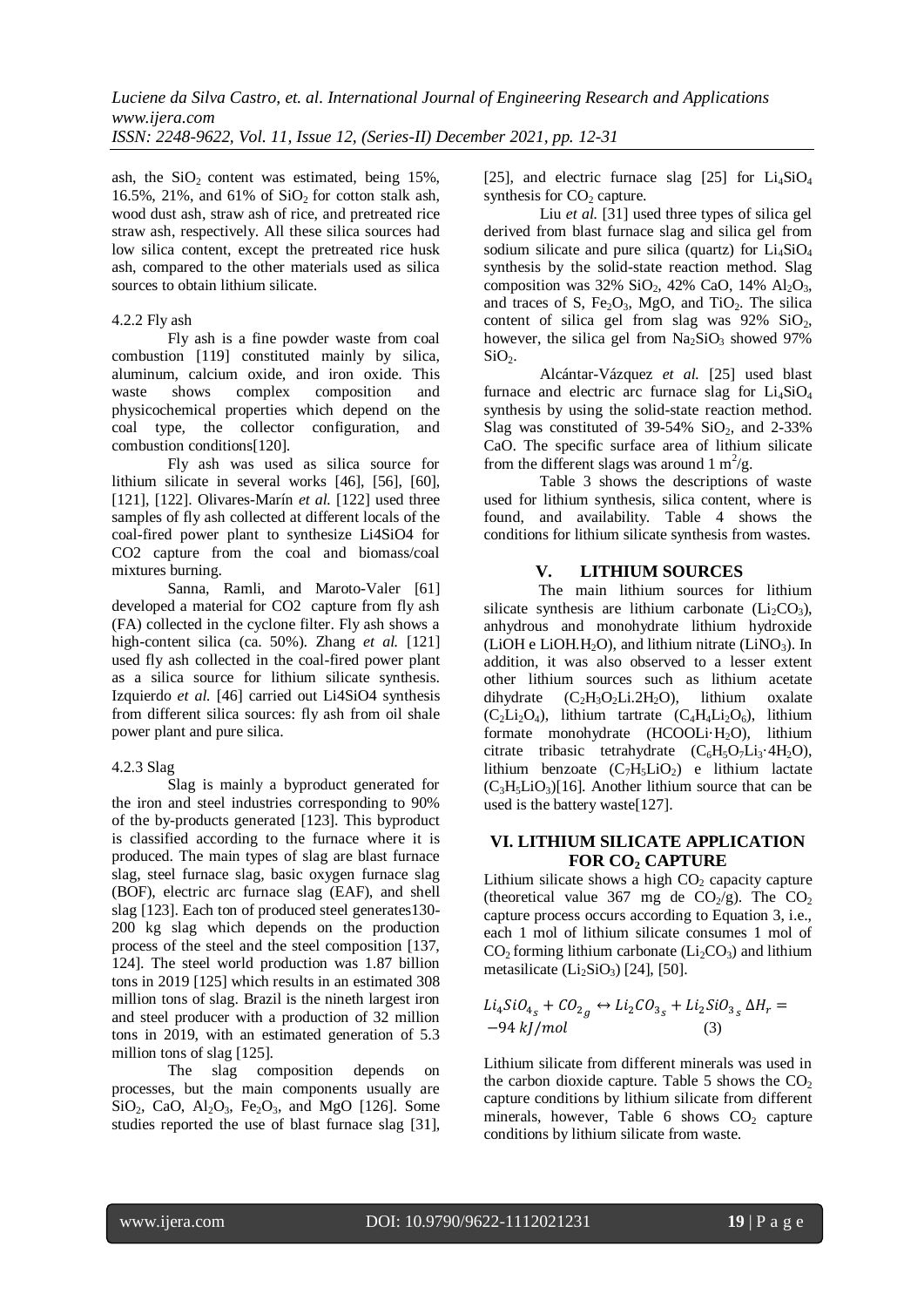| <b>Table 3</b> – Waste characteristics, origin, location, and availability. |                                    |                                                                                                |                                                                                                                                                                                                                                  |                                                                                                                                                                                                                                                      |                                                        |  |
|-----------------------------------------------------------------------------|------------------------------------|------------------------------------------------------------------------------------------------|----------------------------------------------------------------------------------------------------------------------------------------------------------------------------------------------------------------------------------|------------------------------------------------------------------------------------------------------------------------------------------------------------------------------------------------------------------------------------------------------|--------------------------------------------------------|--|
| Waste                                                                       | SiO <sub>2</sub><br>content<br>(%) | Origin                                                                                         | Origin country                                                                                                                                                                                                                   | Global<br>Resources/reserves                                                                                                                                                                                                                         | <b>Reference</b>                                       |  |
| Rice husk<br>ash                                                            | 80-90                              | A by-product<br>from rice husk<br>burning.                                                     | The main producers of<br>rice<br>husk<br>are<br>Bangladesh,<br>Brazil,<br>Burma.<br>Cambodia,<br>China, Egypt, India,<br>Indonesia,<br>Japan,<br>Korea South, Nigeria,<br>Pakistan, Philippines,<br>Thailand,<br>and<br>Vietnam. | It was estimated at 2.6<br>million tons of rice husk<br>ash in the world in 2019.<br>In Brazil, it is estimated<br>at 408 mil tons of rice<br>husk<br>ash<br>in<br>season<br>2019/2020.                                                              | [111],<br>$[114] -$<br>$[116]$                         |  |
| Cotton<br>stalk ash                                                         | 30                                 | A by-product<br>from<br>cotton<br>cultivation<br>burning                                       | The main producers of<br>China.<br>cotton<br>are<br>India, United States,<br>Brazil,<br>Pakistan,<br>Uzbekistan,<br>and<br>Turkey.                                                                                               | It was estimated at 116<br>million<br>tons<br>οf<br>the<br>cotton stalk in the world<br>the<br>of<br>in<br>season<br>2019/2020. In Brazil, it<br>estimated<br>13<br>is<br>at<br>of<br>million<br>tons<br>the<br>cotton stalk in season<br>2019/2020. | $[128]$ ,<br>[129]                                     |  |
| Wood dust<br>ash                                                            | $2 - 53$                           | by-product<br>A<br>from the wood<br>beneficiation<br>process.                                  | The main producers of<br>sandwood are China,<br>the United States of<br>America, the Russian<br>Federation,<br>Canada.<br>Germany,<br>and<br>Sweden.                                                                             | It was estimated at 1.16<br>million of wood dust ash<br>in the world. In Brazil, it<br>was estimated 23 mil<br>tons of wood dust ash in<br>2019.                                                                                                     | [130],<br>[131]                                        |  |
| Slag                                                                        | 29-39                              | A by-product<br>generated<br>during<br>the<br>production of<br>iron and steel                  | The main producers of<br>steel are China, India,<br>Japan, United States,<br>Russia, South Korea,<br>Germany,<br>Turkey,<br>Brazil, Iran, and Italy.                                                                             | It was estimated at 308<br>million tons of slag in<br>the world in 2019. It was<br>estimated 5.3 million de<br>tons of slag in Brazil in<br>2019.                                                                                                    | $[125]$ .                                              |  |
| Fly ash                                                                     | 24-50                              | A by-product<br>from<br>the<br>thermal power<br>(Waste<br>plant<br>from<br>coal<br>combustion) | The main producers of<br>ash are<br>fly<br>India,<br>China, United States,<br>United<br>Germany,<br>Kingdom,<br>Australia,<br>and France.                                                                                        | It<br>is<br>generated<br>375<br>million tons of fly ash<br>annually.                                                                                                                                                                                 | $[46]$ , $[61]$ ,<br>$[121]$ ,<br>$[122]$ ,<br>$[132]$ |  |

*ISSN: 2248-9622, Vol. 11, Issue 12, (Series-II) December 2021, pp. 12-31*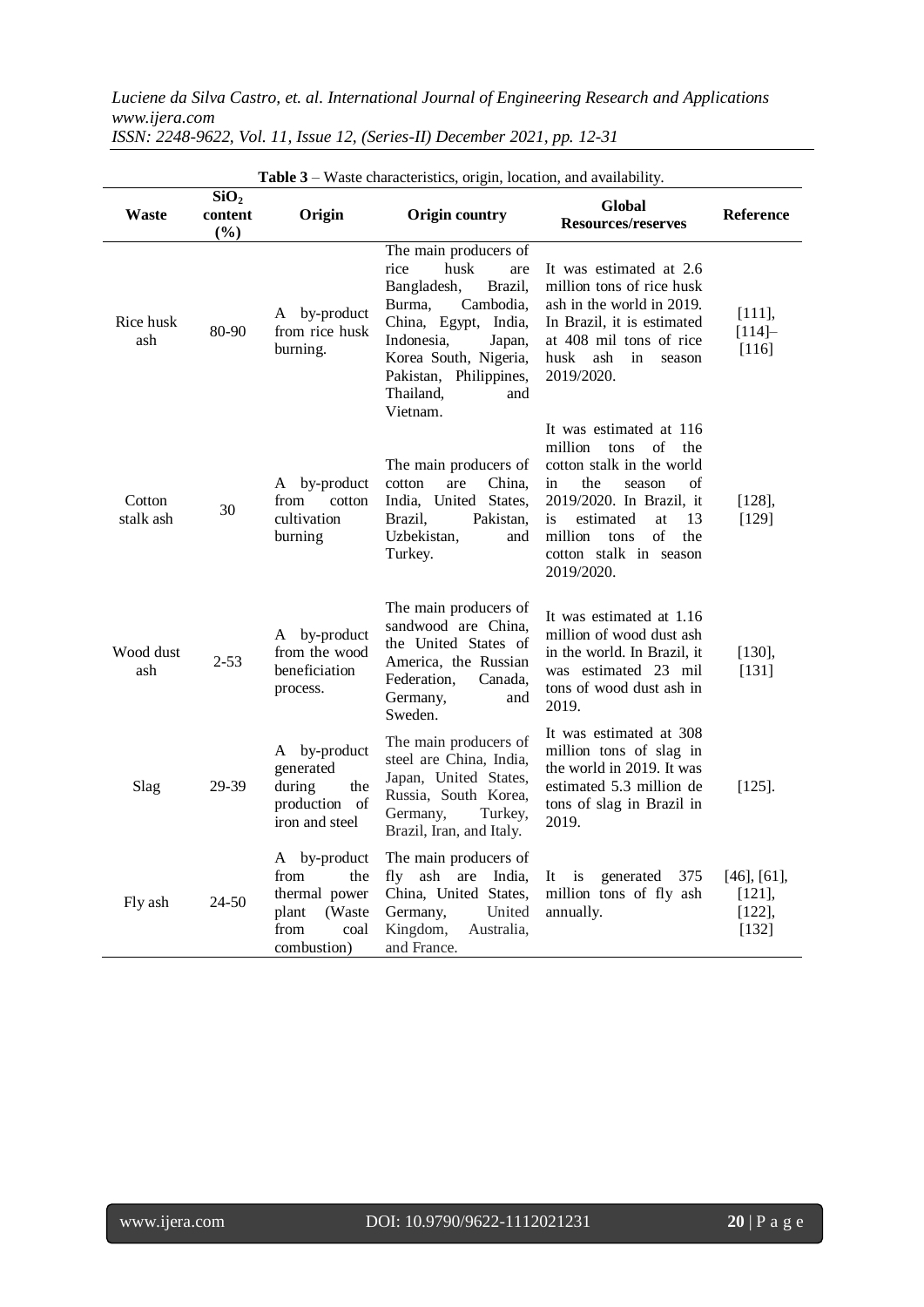| Table 4 – Lithium silicate synthesis conditions from waste. |                                 |                              |                          |                        |                          |         |  |
|-------------------------------------------------------------|---------------------------------|------------------------------|--------------------------|------------------------|--------------------------|---------|--|
| <b>Silica</b><br>source                                     | Li source                       | Temperature( ${}^{\circ}C$ ) | Time (h)                 | Molar ratio<br>(Li:Si) | <b>Synthesis methods</b> | Ref.    |  |
| Rice<br>husk ash                                            | Li <sub>2</sub> CO <sub>3</sub> | 800                          | $\overline{4}$           | 4.1                    | Solid-state reaction     | $[56]$  |  |
|                                                             | Li <sub>2</sub> CO <sub>3</sub> | 700                          | $\overline{4}$           | 4.1                    | Solid-state reaction     | $[59]$  |  |
|                                                             | Li <sub>2</sub> CO <sub>3</sub> | 800                          | $\overline{4}$           | 4.1                    | Solid-state reaction     | $[57]$  |  |
| Rice<br>straw ash                                           | Li <sub>2</sub> CO <sub>3</sub> | 800                          | $\overline{4}$           | 4.1                    | Solid-state reaction     | $[62]$  |  |
| Cotton<br>stalk ash                                         | Li <sub>2</sub> CO <sub>3</sub> | 800                          | $\overline{4}$           | 4.1                    | Solid-state reaction     | $[62]$  |  |
| Wood<br>dust ash                                            | Li <sub>2</sub> CO <sub>3</sub> | 800                          | $\overline{4}$           | 4.1                    | Solid-state reaction     | $[62]$  |  |
|                                                             | Li <sub>2</sub> CO <sub>3</sub> | 950                          | 8                        | $\overline{4}$         | Solid-state reaction     | $[122]$ |  |
|                                                             | Li <sub>2</sub> CO <sub>3</sub> | 800                          | $8\,$                    |                        | Solid-state reaction     | [61]    |  |
|                                                             | Li <sub>2</sub> CO <sub>3</sub> | 750                          | 6                        | $\overline{4}$         | Solid-state reaction     | $[121]$ |  |
| Fly ash                                                     | Li <sub>2</sub> CO <sub>3</sub> | 800                          | 7                        | 4.4                    | Solid-state reaction     | $[46]$  |  |
|                                                             | LiOH.H <sub>2</sub> O           | 600                          | 7                        | 4.4                    | Solid-state reaction     | $[46]$  |  |
|                                                             | LiOH.H <sub>2</sub> O           | 600                          | 7                        | 4.4                    | Precipitation            | $[46]$  |  |
|                                                             | Li <sub>2</sub> CO <sub>3</sub> | $\overline{\phantom{0}}$     | $\overline{\phantom{a}}$ | $3 - 7$                | Solid-state reaction     | $[31]$  |  |
| Slag                                                        | LiOH.H <sub>2</sub> O           |                              |                          | $3 - 7$                | Solid-state reaction     | $[31]$  |  |
|                                                             | Li <sub>2</sub> CO <sub>3</sub> | 850                          | 8                        | 4.2                    | Solid-state reaction     | $[25]$  |  |
|                                                             | Li <sub>2</sub> CO <sub>3</sub> | 600-800                      | $4 - 6$                  | $\overline{4}$         | Solid-state reaction     | $[31]$  |  |

*ISSN: 2248-9622, Vol. 11, Issue 12, (Series-II) December 2021, pp. 12-31*

**Table**  $5 - CO_2$  **capture conditions by lithium silicate from mineral.** 

| <b>Silica</b> | $CO2$ capture conditions                                                         | $CO2$ capture |                     |                          |      |        |
|---------------|----------------------------------------------------------------------------------|---------------|---------------------|--------------------------|------|--------|
| source        | <b>Time</b><br>$CO2$ flow<br>Temperature( ${}^{\circ}$ C)<br>$N_2$ flow<br>(min) |               |                     | Capacity $(\frac{6}{6})$ | Ref. |        |
|               | 620                                                                              | 180           | $50 \text{ mL/min}$ | $50 \text{ mL/min}$      | 28   | $[21]$ |
| Diatomite     |                                                                                  | -             | $50$ mL/min         | $50$ mL/min              | 30   | $[71]$ |
|               | 700                                                                              | 20            | $50$ mL/min         | $50$ mL/min              | 34   | $[70]$ |
| Halloysite    | $350 - 720$                                                                      |               |                     | $60$ mL/ min             | 34   | $[42]$ |
| Wollastonite  | 500-600                                                                          | 120           |                     |                          | 18   | $[13]$ |
| Vermiculite   | 650                                                                              | 120           |                     |                          | 40   | [96]   |
| Sepiolite     | 500-700                                                                          | 120           |                     |                          | 33   | $[92]$ |
| Quartz        | Room<br>temperature-1000                                                         |               |                     | $50$ mL/min              | 31   | $[68]$ |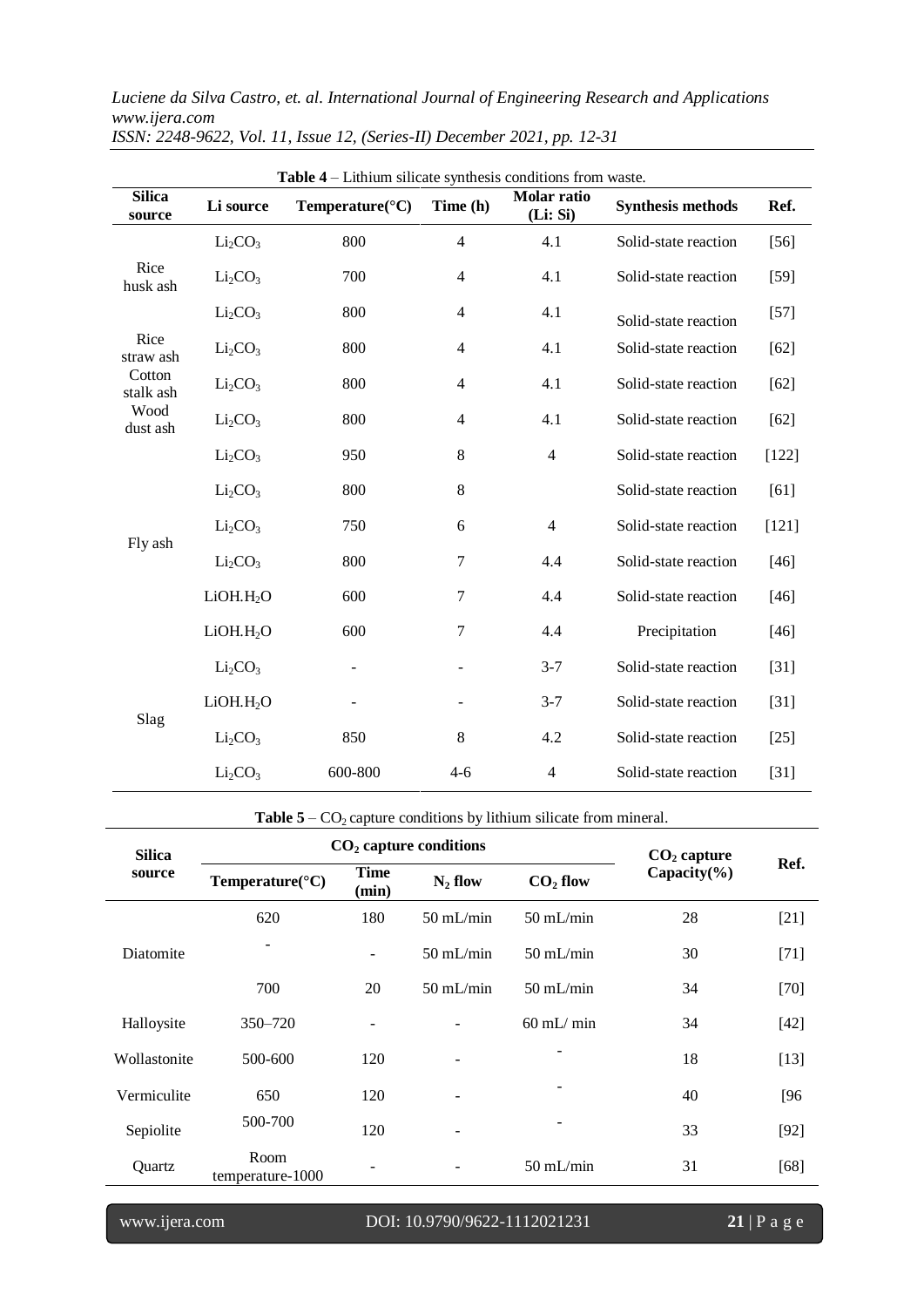|              |         |     |               | . .                 |    |         |
|--------------|---------|-----|---------------|---------------------|----|---------|
|              |         |     |               |                     |    |         |
|              |         |     |               |                     |    |         |
|              | 550-680 | 120 |               | $50$ mL/min         | 25 | $[59]$  |
|              | 500-600 | 120 | 100<br>mL/min | $100$ mL/min        | 27 | $[67]$  |
| Serpentinite | 400-700 | 180 |               | $20 \text{ mL/min}$ | 25 | $[26]$  |
| Kaolinite    | 500-700 | -   |               | $60$ mL/min         | 34 | $[133]$ |
|              |         |     |               |                     |    |         |

*Luciene da Silva Castro, et. al. International Journal of Engineering Research and Applications www.ijera.com ISSN: 2248-9622, Vol. 11, Issue 12, (Series-II) December 2021, pp. 12-31*

## **VII. COMPARISON OF CO<sup>2</sup> CAPTURE CAPACITY BY LITHIUM SILICATE OBTAINED FROM WASTE AND MINERAL.**

Fig. 4 shows the  $CO<sub>2</sub>$  capture capacity by lithium silicate obtained from different minerals and wastes. The  $CO<sub>2</sub>$  capture capacity is expressed in percentage (w/w %) which means the gain in mass of the material in relation to the initial mass of the material.



**Figure 4–** CO<sub>2</sub> capture capacity by lithium silicate obtained from mineral and waste.

The material obtained from vermiculite showed a higher  $CO<sub>2</sub>$  capture capacity compared to others obtained from different silica sources. It was also observed that its  $CO<sub>2</sub>$  capture capacity was superior of the theoretical  $CO<sub>2</sub>$  capture capacity of lithium silicate due to the presence of  $Li_2O$ ,  $Li_8SiO_6$ , and  $Li<sub>5</sub>AIO<sub>4</sub>$ , which showed a higher CO<sub>2</sub> capture capacity than  $Li<sub>4</sub>SiO<sub>4</sub>$ . The obtainment of lithium silicate from halloysite, sepiolite, quartz, and kaolinite were carried out by pretreatments such as acid leaching, doping, or grinding, which caused an improvement  $CO<sub>2</sub>$  capture capacity. It can be seen the discrepancy in the carbon dioxide capture capacity of the lithium silicate obtained from quartz different studies when compared with other silica sources. The result related by Xu *et al*. [68] was ten times higher than that reported by Yang *et al.* [13], which can be attributed to several factors such as synthesis conditions (temperature and calcination time), lithium precursor, and gas flow. In the lithium synthesis from waste, it was observed that lithium silicate from rice husk ash, fly ash, and slag showed different values of  $CO<sub>2</sub>$  capture capacity.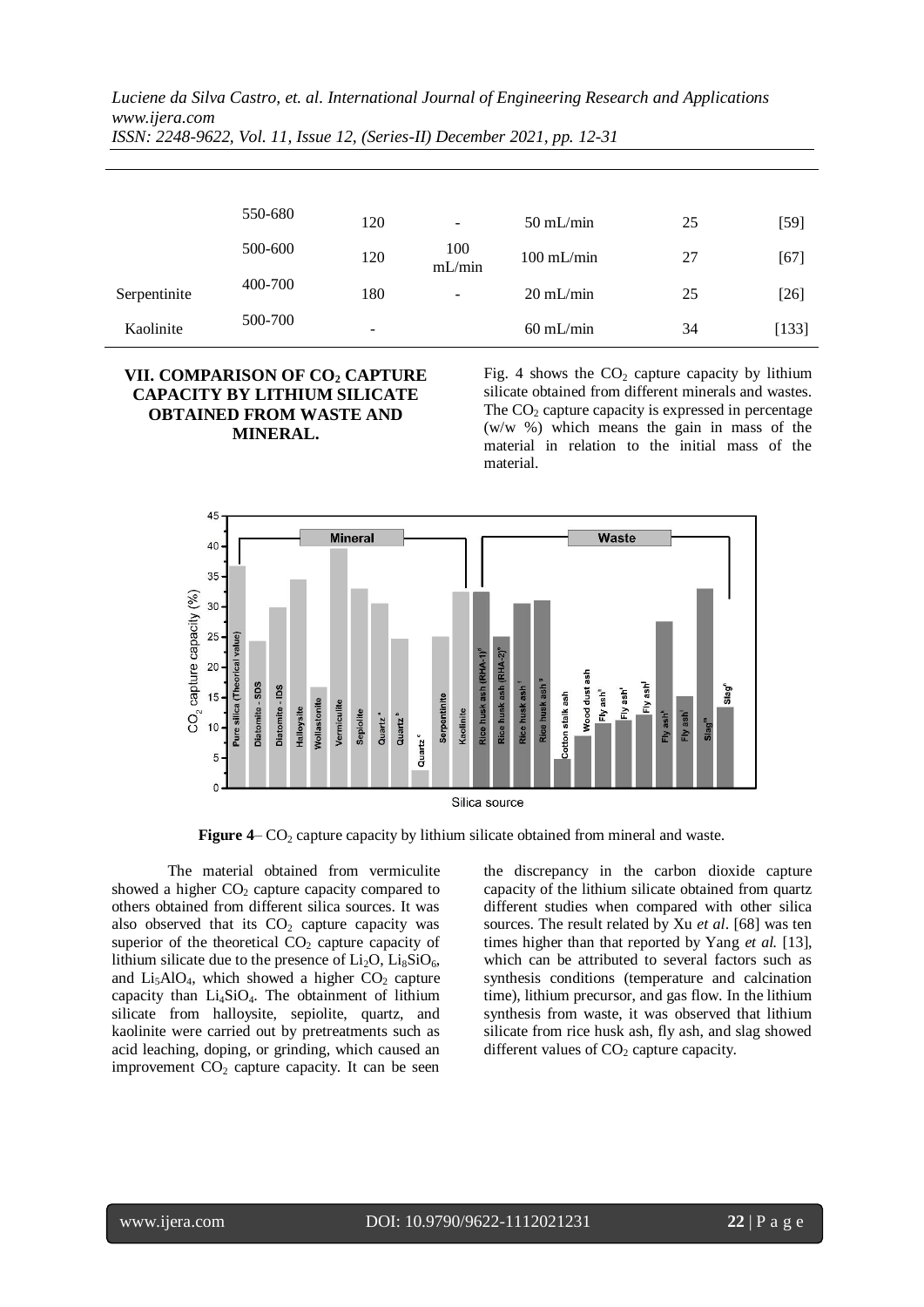## **VIII. COMPARISON OF LITHIUM SILICATE OBTAINED FROM SYNTHETIC SILICA SOURCE**

Fig. 5 shows the comparison of  $CO<sub>2</sub>$  capture capacity for lithium silicate obtained from main synthetic silica sources and the best silica source from waste and minerals.



**Figure 5** – Comparison of  $CO_2$  capture capacity by lithium silicate obtained from mineral and residue with lithium silicate from synthetic silica.

It is possible to observe a certain similarity between the values of  $CO<sub>2</sub>$  capture capacity of these materials. Therefore, it shows that the lithium silicate obtained from waste and minerals is promising as compared to lithium silicate from synthetic silica. Lithium silicate from vermiculite showed a higher  $CO<sub>2</sub>$  capture capacity than lithium silicates from other minerals, wastes, and even synthetic silica.

# **IX. COMPARISON OF THE POSITIVE AND NEGATIVE FACTORS OF THE DIFFERENT MINERAL AND WASTE SILICA SOURCES**

Table 6 shows estimates of the availability, the cost, the need of pre-treatment for the different silica sources and the  $CO<sub>2</sub>$  capture capacities for the lithium silicate produced. The information in Table 6 indicates that all minerals and wastes sources are potential candidates as raw materials for lithium silicate production with a good  $CO<sub>2</sub>$  capture capacity in general. However, the availability of these

sources in different parts of the world can vary significantly and so does their quantity and cost.

In general, the natural raw materials show a  $SiO<sub>2</sub>$  content between 40 and 75%, except quartz (100%  $SiO<sub>2</sub>$ ). The wastes show  $SiO<sub>2</sub>$  content that can vary over a wide range between 24-50% for slag and fly ash. Among the waste class, rice husk ash stands out with a content of ca.  $80-90\%$  SiO<sub>2</sub>.

Another aspect that must be considered is the need for a pre-treatment of the raw material (silica source) to be transformed into  $Li<sub>4</sub>SiO<sub>4</sub>$ . For some precursors, such as halloysite, sepiolite and fly ash, an acid leaching process to remove impurities is necessary. This process introduces a degree of complexity and cost. On the other hand, minerals such as quartz and serpentinite only need a grinding process, simplifying the production of lithium silicate. For wastes such as fly ash and slag, relatively complex treatments are proposed, while rice husk ash can be used directly.

The cost of the silica mineral source can vary over a wide range, depending on the quality of the mineral and its application, being lower values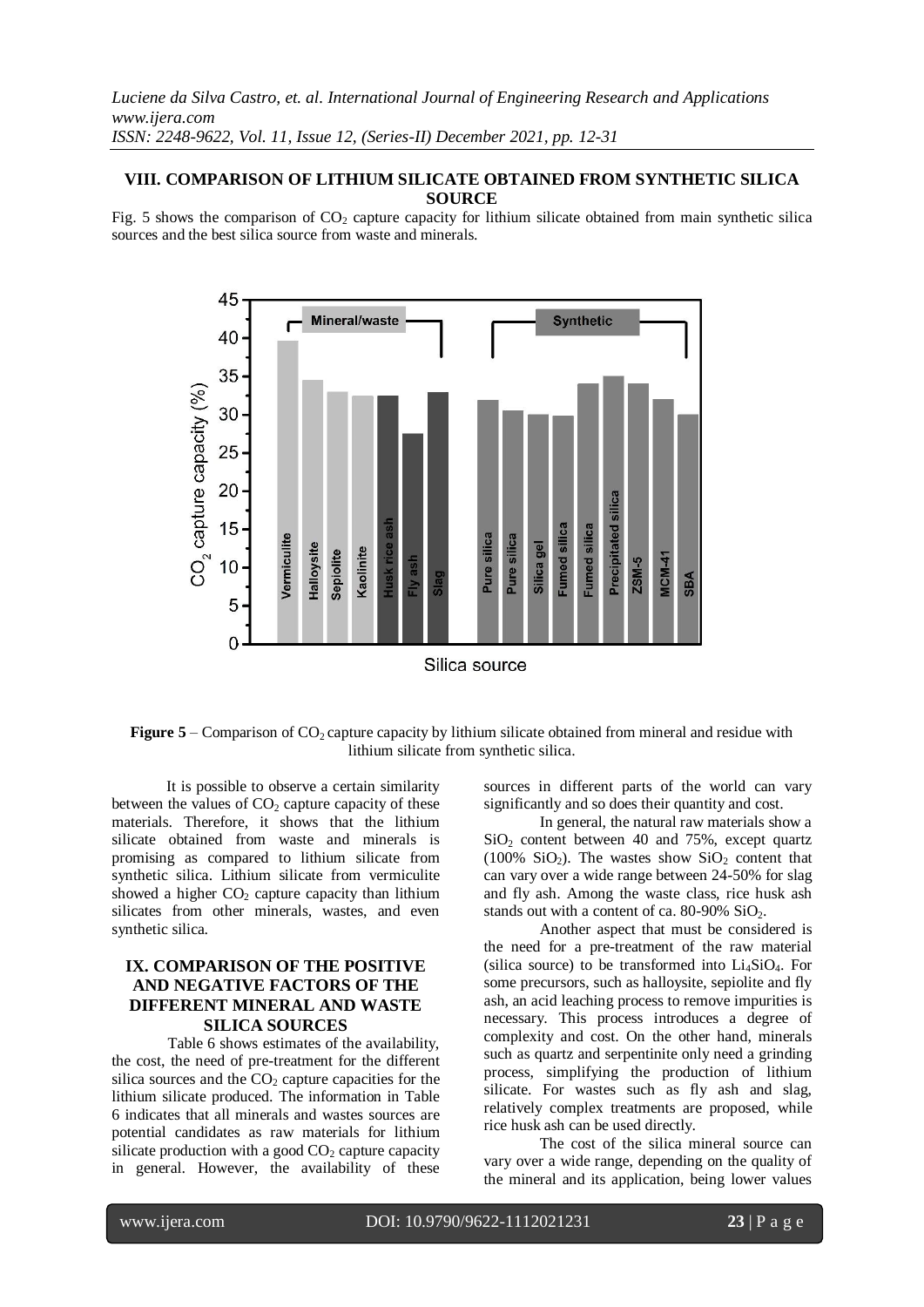*ISSN: 2248-9622, Vol. 11, Issue 12, (Series-II) December 2021, pp. 12-31*

in the range of US\$10-575/ton, however, it can reach US\$ 1000 to 24250/ton. In the case of waste, the cost of raw material tends to be much lower, in the range of US\$14-100/ton.

| <b>Table 6</b> – Availability, the raw material cost, pre-treatment carried out on the silica-rich raw material, and $CO2$ |  |
|----------------------------------------------------------------------------------------------------------------------------|--|
| capture capacity by the lithium silicate.                                                                                  |  |

| Waste/<br>mineral    | SiO <sub>2</sub><br>:ontent<br>$\frac{0}{0}$ | Availability/<br>Quantity in the<br>vorld (thousand<br>ton) | law material<br>ost (US\$/ton) | Requirement of a pre-<br>treatment of the raw<br>material | $CO2$ capture<br>capacity $(\% )$ |
|----------------------|----------------------------------------------|-------------------------------------------------------------|--------------------------------|-----------------------------------------------------------|-----------------------------------|
| Diatomite            | 75                                           | $2200^a$                                                    | $10-1000^a$                    | No <sup>o</sup>                                           | 34                                |
| Vermiculite          | 40                                           | 380 <sup>a</sup>                                            | $140 - 575$ <sup>a</sup>       | Washing / drying /<br>calcination <sup>p</sup>            | 40                                |
| Halloysite           | 55                                           | Not found                                                   | 3000 <sup>h</sup>              | Acid washing <sup>q</sup>                                 | 34                                |
| Wollastonite         | 53                                           | $1100^a$                                                    | $360 - 390$ <sup>a</sup>       | No <sup>r</sup>                                           | 18                                |
| Sepiolite            | 45                                           | 850 <sup>b</sup>                                            | $400 - 24250$ <sup>i</sup>     | Acid washing <sup>s</sup>                                 | 33                                |
| Serpentinite         | 40                                           | $100000$ <sup>c</sup>                                       | $8^{j}$                        | No <sup>t</sup>                                           | 25                                |
| Quartz<br>industrial | 100                                          | $82000$ <sup>d</sup>                                        | $19 - 500^{j,l}$               | No <sup>u</sup>                                           | 31                                |
| Kaolinite            | 46                                           | $44000^a$                                                   | 160 <sup>a</sup>               | No <sup>v</sup>                                           | 34                                |
| tice hush ash        | 80-90                                        | $2600^\circ$                                                | $55 - 100^{\rm m}$             | $No^w$                                                    | 34                                |
| Fly ash              | $24 - 50$                                    | 375000 <sup>f</sup>                                         | $25 - 75$ <sup>n</sup>         | Acid washing $x$                                          | 28                                |
| Slag                 | 29-39                                        | 308000g                                                     | 14 <sup>a</sup>                | Silica gel synthesis <sup>y</sup>                         | 33                                |

## <sup>a</sup>  $\overline{[106]};$   $\overline{[107]};$   $\overline{[72]};$   $\overline{[110]};$   $\overline{[111]};$   $\overline{[132]};$   $\overline{[125]};$   $\overline{[134]};$   $\overline{[135]};$   $\overline{[136]};$   $\overline{[137]};$   $\overline{m}$   $\overline{[138]};$   $\overline{n}$  $\overline{[139]};$   $\overline{[07]};$   $\overline{p}$   $\overline{[64]};$   $[42]$ ;  $[13]$ ;  $[92]$ ;  $[26]$ ;  $[68]$ ;  $[133]$ ;  $[57]$ ;  $[121]$ ;  $[31]$ .

Among the options described in Table 6, related to the minerals class, quartz stands out. It seems to be the most promising alternative, due to its high  $SiO<sub>2</sub>$  content, its availability, its price, and no need of pre-treatment.

As for the waste class, rice husk ash seems to be the best option, due to its increased  $SiO<sub>2</sub>$ content and no need of pre-treatment. However, the relatively high cost can be an impediment compared to other wastes. Therefore, fly ash becomes an alternative due to its lower cost compared to the rice husk ash and a greater availability among the wastes. Although fly ash is relatively more expensive than slag, it nevertheless requires a less complex lithium silicate synthesis process compared to slag since the slag has been turned into silica gel [31].

An important aspect to be considered is the logistics involving the place where the raw material

is available and the place where it will be transformed into lithium silicate and used for  $CO<sub>2</sub>$ capture. Therefore, the ideal scenario is that the raw material (silica source), the lithium silicate production industry, and the dioxide capture industry are close. In this context, the raw material, mineral or waste, must be chosen in each case, as there may be situations where these raw materials can be made available for values much lower than those reported in Table 6.

Another important aspect to be highlighted is that mineral raw materials are non-renewable natural resources, so their use must be made very judiciously. In addition, it requires the extraction of deposits that can cause environmental and social impacts, due to the exploitation of the soil and disposal in dams. On the other hand, the use of waste seems very attractive as it encourages a circular economy and sustainability. Especially rice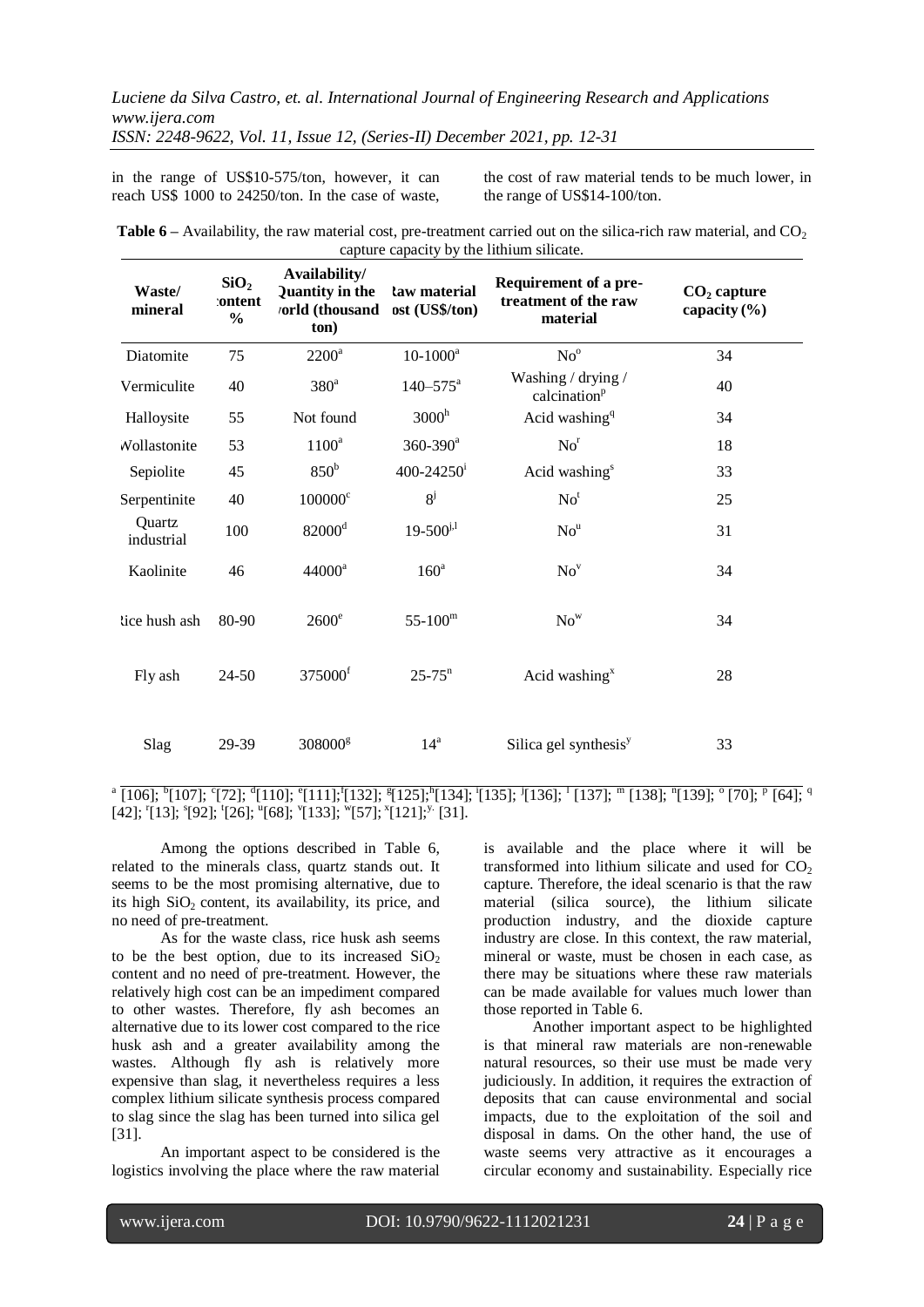husk ash, which is currently a waste constantly generated in agriculture without proper disposal. This waste is a renewable source of raw material, while fly ash (coal) and slag are related to finite mineral resources.

#### **X. CONCLUSION**

Lithium silicate is an important alternative for carbon dioxide capture because of the high  $CO<sub>2</sub>$ capture capacity at high temperatures. Another advantage is that lithium silicate can be prepared from a wide range of sources such as synthetic, mineral, and waste sources. The use of silica sources from minerals can be an interesting alternative due to the availability and cost of many different raw materials. On the other hand, silica waste sources are interesting sustainable circular and economical alternatives compared to non-renewable minerals. It also must be considered to select the most suitable raw material for the  $Li<sub>4</sub>SiO<sub>4</sub>$  the cost, logistics, and complexity of the synthesis process.

#### **ACKNOWLEDGMENTS**

The authors acknowledge the support of CNPQ (nº 140248/2018-8), INCT Midas, CAPES, and FAPEMIG.

#### **REFERENCES**

- [1]. K. Zhang, N. Jia, and L. Liu,  $CO_2$  storage in fractured nanopores underground: Phase behaviour study, Applied Energy, 238, 2019, 911–928.
- [2]. D. Tiwari, C. Goel, H. Bhunia, and P. K. Bajpai, Dynamic  $CO<sub>2</sub>$  capture by carbon adsorbents: Kinetics, isotherm and thermodynamic studies, Separation and Purification Technology, 181, 2017, 107– 122.
- [3]. Y. Tan, W. Nookuea, H. Li, E. Thorin, and J. Yan, Property impacts on Carbon Capture and Storage (CCS) processes: A review, Energy Conversion and Management, 118, 2016, 204–222.
- [4]. A. Al-Mamoori, A. Krishnamurthy, A. A. Rownaghi, and F. Rezaei, Carbon capture and utilization update, Energy Technology, 5 (6), 2017, 834–849.
- [5]. R. M. Cuéllar-Franca and A. Azapagic, Carbon capture, storage and utilisation technologies: A critical analysis and comparison of their life cycle environmental impacts, Journal of  $CO<sub>2</sub>$  Utilization, 9, 2015, 82–102.
- [6]. W. L. Theo, J. S. Lim, H. Hashim, A. A. Mustaffa, and W. S. Ho, "Review of precombustion capture and ionic liquid in carbon capture and storage, Applied Energy, 183,

2016,1633–1663.

- [7]. A. A. Olajire,  $CO<sub>2</sub>$  capture and separation technologies for end-of-pipe applications - A review, Energy, 35 (6) , 2010, 2610–2628.
- [8]. Z. Ying, X. Zheng, and G. Cui, Pressurized oxy-fuel combustion performance of pulverized coal for  $CO<sub>2</sub>$  capture," Applied Thermal Engineering, 99, 2016, 411–418.
- [9]. C. Song, Q. Liu, S. Deng, H. Li, and Y. Kitamura, Cryogenic-based  $CO<sub>2</sub>$  capture technologies: State-of-the-art developments and current challenges, Renewable & Sustainable Energy Reviews, 2018, 101, 265– 278.
- [10]. I. Sreedhar, T. Nahar, A. Venugopal, and B. Srinivas, Carbon capture by absorption – Path covered and ahead, Renewable & Sustainable Energy Reviews, 2016, 76, 1080–1107.
- [11]. M. Sai Bhargava Reddy, D. Ponnamma, K. K. Sadasivuni, B. Kumar, and A. M. Abdullah, "Carbon dioxide adsorption based on porous materials, The Royal Society of Chemistry Advances, 11 (21), 2021, 12658– 12681.
- [12]. X. Yan, Y. Li, X. Ma, J. Zhao, and Z. Wang, "Performance of  $Li<sub>4</sub>SiO<sub>4</sub>$  material for  $CO<sub>2</sub>$ capture: A review, International Journal of Molecular Sciences, 20(4), 2019, 1–22.
- [13]. Y. Yang, W. Liu, Y. Hu, J. Sun, X. Tong, Q. Li, Z. Zhou, Novel low cost Li4SiO4-based sorbent with naturally occurring wollastonite as Si-source for cyclic  $CO<sub>2</sub>$  capture, Chemical Engineering Journal, 374, 2019, 328–337.
- [14]. M. J. Venegas, E. Fregoso-Israel, R. Escamilla, and H. Pfeiffer, Kinetic and reaction mechanism of  $CO<sub>2</sub>$  sorption on  $Li_4SiO_4$ : Study of the particle size effect,<br>Industrial & Engineering Chemistry Engineering Chemistry Research, 46(8), 2007, 2407–2412.
- [15]. I. C. Romero-Ibarra, J. Ortiz-Landeros, and H. Pfeiffer, Microstructural and  $CO<sub>2</sub>$ chemisorption analyses of  $Li<sub>4</sub>SiO<sub>4</sub>$ : Effect of surface modification by the ball milling process, Thermochimica Acta, 567, 2013, 118–124.
- [16]. Y. Hu, W. Liu, Y. Yang, M. Qu, and H. Li,  $CO<sub>2</sub>$  capture by  $Li<sub>4</sub>SiO<sub>4</sub>$  sorbents and their applications: Current developments and new trends, Chemical Engineering Journal, 359, 2019, 604–625.
- [17]. H. Li, M. Qu, and Y. Hu, High-temperature  $CO<sub>2</sub>$  capture by  $Li<sub>4</sub>SiO<sub>4</sub>$  adsorbents: Effects of pyroligneous acid (PA) modification and existence of  $CO<sub>2</sub>$  at desorption stage, Fuel Processing Technology, 197, 2020, 106186.
- [18]. A. López Ortiz, M.A. Escobedo Bretado,V. G. Velderrain, M. M. Zaragoza , J. S.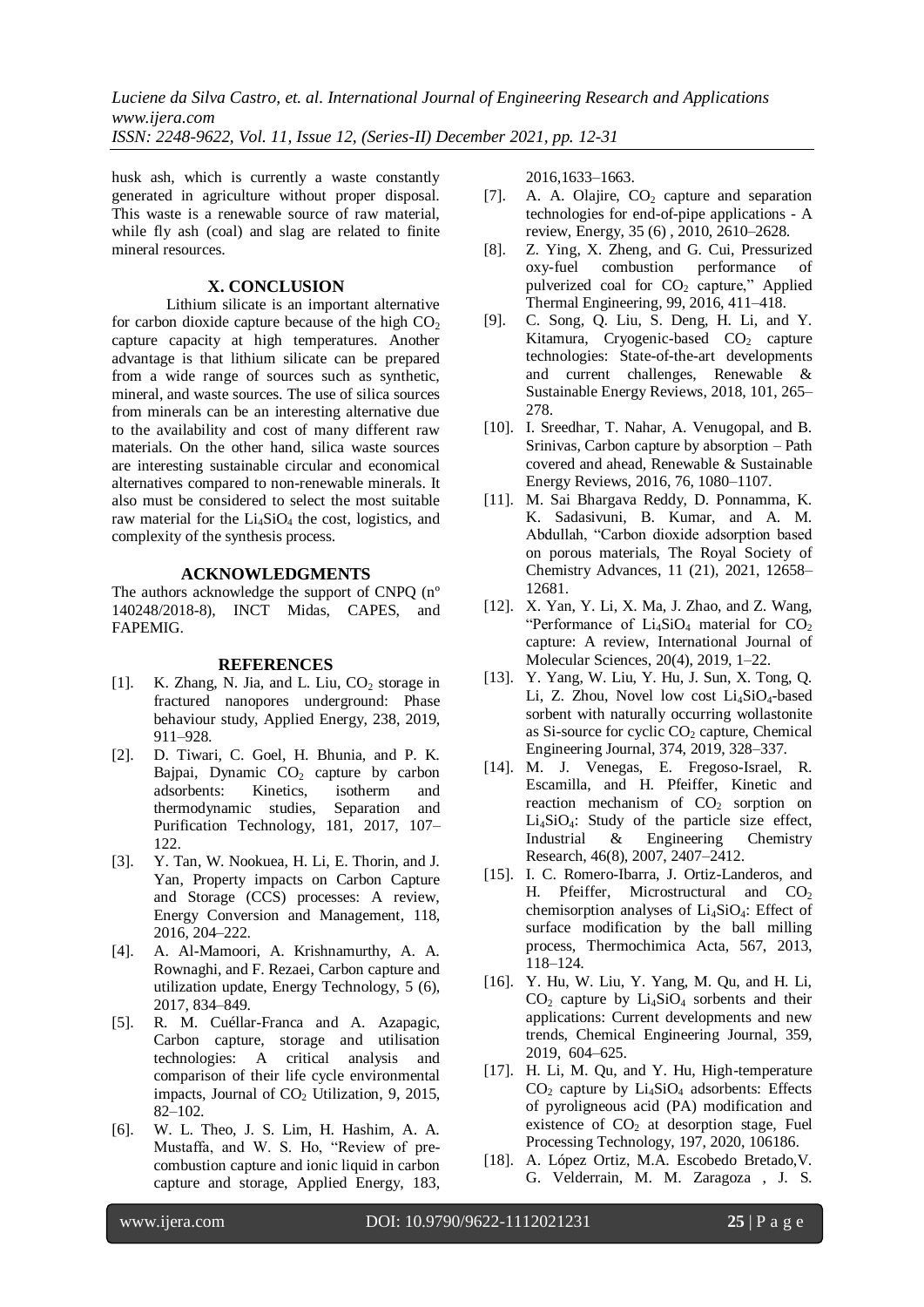Gutiérrez, D. L. Gutiérrez , V. Collins-Martínez , Experimental and modeling kinetic study of the  $CO<sub>2</sub>$  absorption by  $Li<sub>4</sub>SiO<sub>4</sub>$ , International Journal of Hydrogen Energy, 39(29), 2014, 16656–16666

- [19]. M. R. Quddus, M. B. I. Chowdhury, and H. I. De Lasa, Non-isothermal kinetic study of  $CO<sub>2</sub>$  sorption and desorption using a fluidizable Li4SiO4, Chemical Engineering Journal, 260, 2015, 347–356.
- [20]. Y. Hu, W. Liu, Y. Yang, X. Tong, Q. Chen, and Z. Zhou, Synthesis of highly efficient, structurally improved  $Li<sub>4</sub>SiO<sub>4</sub>$  sorbents for high-temperature CO<sub>2</sub> capture, Chemical Engineering Journal, 260, 2015, 347–356.
- [21]. S. Y. Shan, Q. M. Jia, L. H. Jiang, Q. C. Li, Y. M. Wang, and J. H. Peng, Preparation and kinetic analysis of  $Li<sub>4</sub>SiO<sub>4</sub>$  sorbents with different silicon sources for high temperature CO<sup>2</sup> capture, Chinese Science Bulletin, 57(19), 2012, 2475–2479.
- [22]. M. L. Grasso, P. Arneodo Larochette, and F. C. Gennari,  $CO<sub>2</sub>$  capture properties of  $Li<sub>4</sub>SiO<sub>4</sub>$  after aging in air at room temperature, Journal of  $CO<sub>2</sub>$  Utilization, 38, 2020, 232–240.
- [23]. Y. Pan, Y. Zhang, T. Zhou, D. O. Hare, and Q. Wang, Fabrication of Lithium Silicates As Highly Efficient High-Temperature  $CO<sub>2</sub>$ Sorbents from SBA-15 Precursor, Journal of the American Chemical Society, 56, 2017, 7821−7834.
- [24]. E. Stefanelli, M. Puccini, S. Vitolo, and M. Seggiani,  $CO<sub>2</sub>$  sorption kinetic study and modeling on doped- $Li<sub>4</sub>SiO<sub>4</sub>$  under di ff erent temperatures and CO<sub>2</sub> partial pressures, Chemical Engineering Journal, 379, 2020, 122307.
- [25]. B. C. Alcántar-Vázquez and R. M. Ramírez-Zamora, Lithium silicates synthetized from iron and steel slags as high temperature  $CO<sub>2</sub>$ adsorbent materials, Adsorption, 26, 2020, 687–699.
- [26]. S. S. Vieira G.M. Paz, A. P. C. Teixeira, E. M. Moura, O. R. Carmignano, R. C.O. Sebastião, R. M. Lago, Solid state reaction of serpentinite  $Mg_3Si_2O_5(OH)_4$  with  $Li^+$  to produce  $Li_4SiO_4$  / MgO composites for the efficient capture of  $CO<sub>2</sub>$ , Journal of Environmental Chemical Engineering6(4), 2018, 4189–4195.
- [27]. H. Kim, H. D. Jang, and M. Choi, Facile synthesis of macroporous Li<sub>4</sub>SiO<sub>4</sub> with remarkably enhanced  $CO<sub>2</sub>$  adsorption kinetics, Chemical Engineering Journal, 280, 2015, 132–137.
- [28]. I. Yanase, K. Sato, H. Kobayashi, T. Doe,

and T. Naka,  $CO<sub>2</sub>$  absorption property of  $Li<sub>4</sub>SiO<sub>4</sub>$  in the presence of water vapor at room temperature, Chemical Engineering Journal, 356, 2018, 81–90.

- [29]. P. V. Korake and A. G. Gaikwad, Capture of carbon dioxide over porous solid adsorbents lithium silicate, lithium aluminate and magnesium aluminate at pre-combustion temperatures, Frontiers of Chemical Engineering in China, 5(2), 2011, 215–226.
- [30]. Y. M. Kwon, H. J. Chae, M. S. Cho, Y. K. Park, H. M. Seo, S. C. Lee, J.C. Kim. Effect of a  $Li<sub>2</sub>SiO<sub>3</sub>$  phase in lithium silicate-based sorbents for  $CO<sub>2</sub>$  capture at high temperatures, Separation and Purification Technology, 214, 2017, 104–110.
- [31]. W. Liu, L. Song, C. Xu, S. Rohani, M. Chen, B. Liang, C.Li. Combined synthesis of  $Li<sub>4</sub>SiO<sub>4</sub>$  sorbent with high  $CO<sub>2</sub>$  uptake in the indirect carbonation of blast furnace slag process, Chemical Engineering Journal, 370, 2019, 71–80
- [32]. H. Pfeiffer, P. Bosch, and S. Bulbulian, Synthesis of lithium silicates, Journal of Nuclear Materials, 257(3), 1998, 309–317.
- [33]. G. J. Rao, R. Mazumder, S. Bhattacharyya, and P. Chaudhuri, Synthesis,  $CO<sub>2</sub>$  absorption property and densification of Li<sub>4</sub>SiO<sub>4</sub> powder by glycine-nitrate solution combustion method and its comparison with solid state method, Journal of Alloys and Compounds, 725, 2017, 461–471.
- [34]. P. V. Subha et al., Enhanced  $CO<sub>2</sub>$  absorption kinetics in lithium silicate platelets synthesized by a sol-gel approach," J. Mater. Chem. A, vol. 2, no. 32, pp. 12792–12798, 2014, doi: 10.1039/c4ta01976h.
- [35]. P. V. Subha , B. N. Nair, A. P. Mohamed, G. M. Anilkumar, K. G. K. Warrier,T. Yamaguchid and U. S. Hareesh Morphologically and compositionally tuned lithium silicate nanorods as high-performance carbon dioxide sorbents, Journal of Materials Chemistry, 4(43), 2016, 16928–16935.
- [36]. T. Tang, Z. Zhang, J. Meng, and D. Luo, Synthesis and characterization of lithium silicate powders, Fusion Engineering and Design, 84, 2009. 2124–2130.
- [37]. J. G. Croissant, K. S. Butler, J. I. Zink, and C. J. Brinker, Synthetic amorphous silica nanoparticles: toxicity, biomedical and environmental implications, Nature Reviews Materials, 5(12), 2020, 886–909.
- [38]. N. Surayah Osman and N. Sapawe, Waste Material As an Alternative Source of Silica Precursor in Silica Nanoparticle Synthesis-A Review, Materials Today: Proceedings, 19,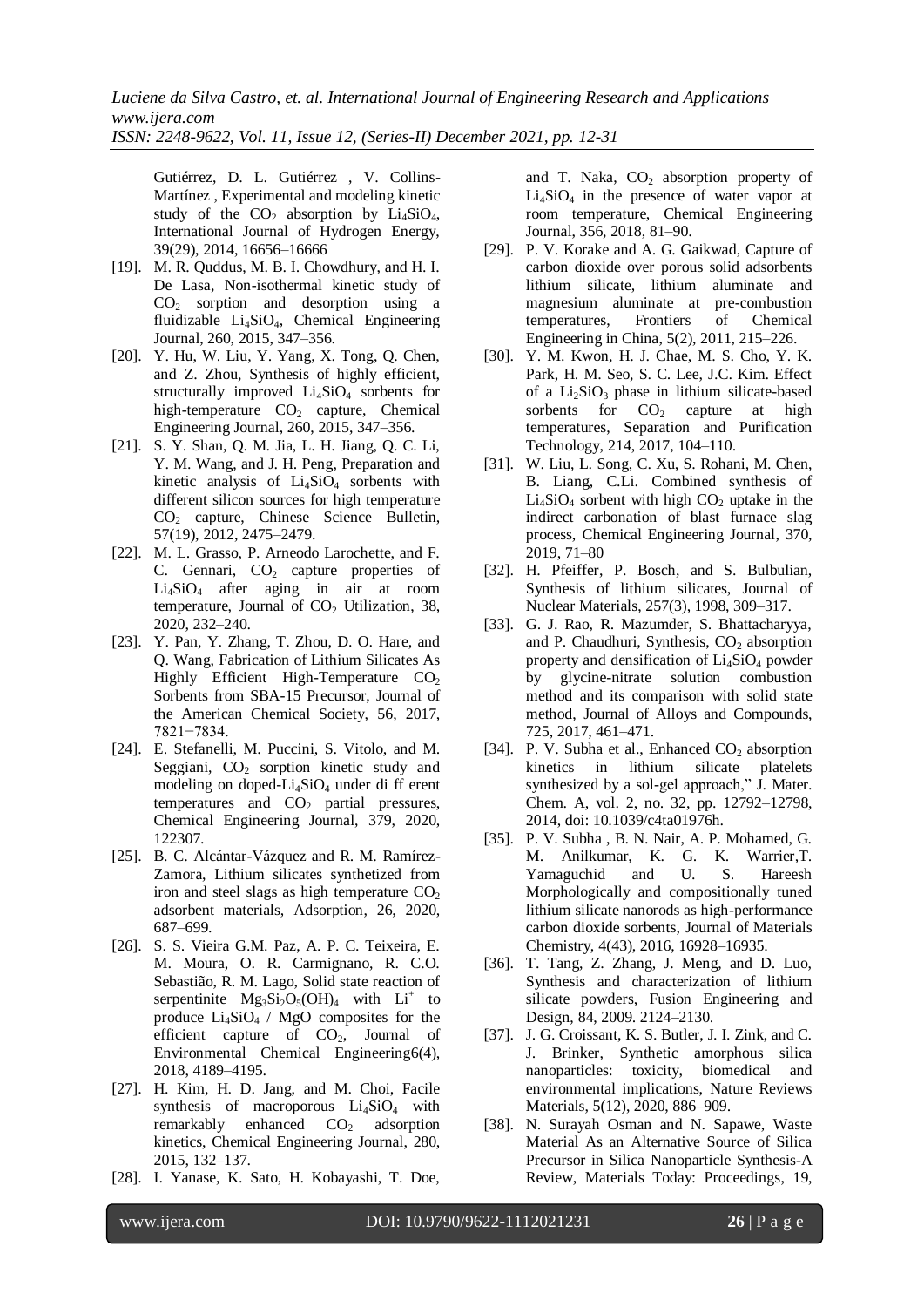2019, 1267–1272.

- [39]. B. Alcántar-Vázquez, P. R. D. Herrera, Y. González, Alejandro Barrera Duan, and H. Pfeiffer, , Analysis of the  $CO<sub>2</sub> - H<sub>2</sub>O$ chemisorption in lithium silicates at low temperatures (30 − 80 °C), Industrial & Engineering Chemistry Research, 54(27), 2015, 6884–6892.
- [40]. R. Rodríguez-Mosqueda and H. Pfeiffer, Thermokinetic analysis of the  $CO<sub>2</sub>$ chemisorption on  $Li<sub>4</sub>SiO<sub>4</sub>$  by using different gas flow rates and particle sizes, The Journal of Physical Chemistry A, 114(13), 2010, 4535–4541.
- [41]. X. Wu, Z. Wen, X. Xu, X. Wang, and J. Lin, Synthesis and characterization of  $Li<sub>4</sub>SiO<sub>4</sub>$ nano-powders by a water-based sol-gel process, Journal of Nuclear Materials, 392(3), 2009, 471–475.
- [42]. M. Niu, X. Li, J. Ouyang, and H. Yang, Lithium orthosilicate with halloysite as silicon source for high temperature  $CO<sub>2</sub>$ capture, The Royal Society of Chemistry Advances, 6(50), 2016, 44106–44112.
- [43]. N. A. Zubbri, A. R. Mohamed, and M. Mohammadi, Parametric study and effect of calcination and carbonation conditions on the CO<sup>2</sup> capture performance of lithium orthosilicate sorbent, Chinese Journal of Chemical Engineering, 26(3), 2018, 631–641.
- [44]. M. Puccini, T. Harada, E. Stefanelli, S. Vitolo, and T. Alan, Sol-gel Synthesis of  $Li<sub>4</sub>SiO<sub>4</sub>$  Nanoparticles for  $CO<sub>2</sub>$  Capture at High Temperature, Chemical Engineering Transactions, 57, 2017, 1147–1152.
- [45]. L. S. Hoyos, B. Faroldi, and L. Cornaglia, Reactivity of rice husk-derived lithium silicates followed by in situ Raman spectroscopy, Journal of Alloys and Compounds, 778, 2018, 699–711.
- [46]. M. T. Izquierdo, V. Gasquet, E. Sansom, M. Ojeda, S. Garcia, and M. M. Maroto-Valer, Lithium-based sorbents for high temperature  $CO<sub>2</sub>$  capture: Effect of precursor materials and synthesis method, Fuel, 230, 2018, 45– 51.
- [47]. A. Nambo, J. He, T. Q. Nguyen, V. Atla, T. Druffel, and M. Sunkara, Ultrafast Carbon Dioxide Sorption Kinetics Using Lithium Silicate Nanowires, Nano Letters, 17(6), 2017, 3327–3333.
- [48]. E. Carella and M. T. Hernandez, High lithium content silicates: A comparative study between four routes of synthesis, Ceramics International, 40, 2014, 9499–9508.
- [49]. A. Choudhary, B. S. Sahu, R. Mazumder, S. Bhattacharyya, and P. Chaudhuri, Synthesis

and sintering of  $Li<sub>4</sub>SiO<sub>4</sub>$  powder from rice husk ash by solution combustion method and its comparison with solid state method, Journal of Alloys and Compounds, 590, 2014, 440–445.

- [50]. H. Takasu, S. Funayama, N. Uchiyama, H. Hoshino, Y. Tamura, and Y. Kato, Kinetic analysis of the carbonation of lithium orthosilicate using the shrinking core model, Ceramics International, 44(10), 2018, 11835– 11839.
- [51]. M. E. Bretado, V. G. Velderrain, D. L. Gutiérrez, V. Collins-Martínez, and A. L. Ortiz, A new synthesis route to  $Li<sub>4</sub>SiO<sub>4</sub>$  as CO<sub>2</sub> catalytic/sorbent, Catalysis Today, 107-108, 2005, 863–867.
- [52]. M. Olivares-Marín, T. C. Drage, and M. M. Maroto-Valer, Novel lithium-based sorbents from fly ashes for  $CO<sub>2</sub>$  capture at high temperatures, International Journal of Greenhouse Gas Control, 4(4), 2010, 623– 629.
- [53]. D. Cruz, S. Bulbulian, E. Lima, and H. Pfeiffer, Kinetic analysis of the thermal stability of lithium silicates  $(Li<sub>4</sub>Si<sub>0</sub>$  and Li<sub>2</sub>SiO<sub>3</sub>), Journal of Solid State Chemistry, 179, 2006, 909–916.
- [54]. N. T. Han, V. K. Dien, N. T. Thuy Tran, D. K. Nguyen, W. P. Su, and M. F. Lin, Firstprinciples studies of electronic properties in lithium metasilicate( $Li<sub>2</sub>SiO<sub>3</sub>$ ), The Royal Society of Chemistry Advances, 10(41), 2020, 24721–24729.
- [55]. S. C. Lee, M. J. Kim, Y. M. Kwon, H. J. Chae, M. S. Cho, Y. K. Park, H. M. Seo, J. C. Kim, Novel regenerable solid sorbents based on lithium orthosilicate for carbon dioxide capture at high temperatures, Separation and Purification Technology, 214, 2017, 120– 127.
- [56]. K. Wang, X. Guo, P. Zhao, F. Wang, and C. Zheng, High temperature capture of  $CO<sub>2</sub>$  on lithium-based sorbents from rice husk ash, Journal of Hazardous Materials, 189, 2011, 301–307.
- [57]. K. Wang, G. Zhang, P. Zhao, and J. Wang, Effects of calcination temperature on the structure and  $CO<sub>2</sub>$  sorption properties of  $Li<sub>4</sub>SiO<sub>4</sub>$  sorbents from rice husk ash," International Conference on Mechatronics, Electronic, Industrial and Control Engineering, 2014, 760–763.
- [58]. D. Peltzer, L. A. Salazar Hoyos, B. Faroldi, J. Múnera, and L. Cornaglia, Comparative study of lithium-based CO2sorbents at high temperature: Experimental and modeling kinetic analysis of the carbonation reaction,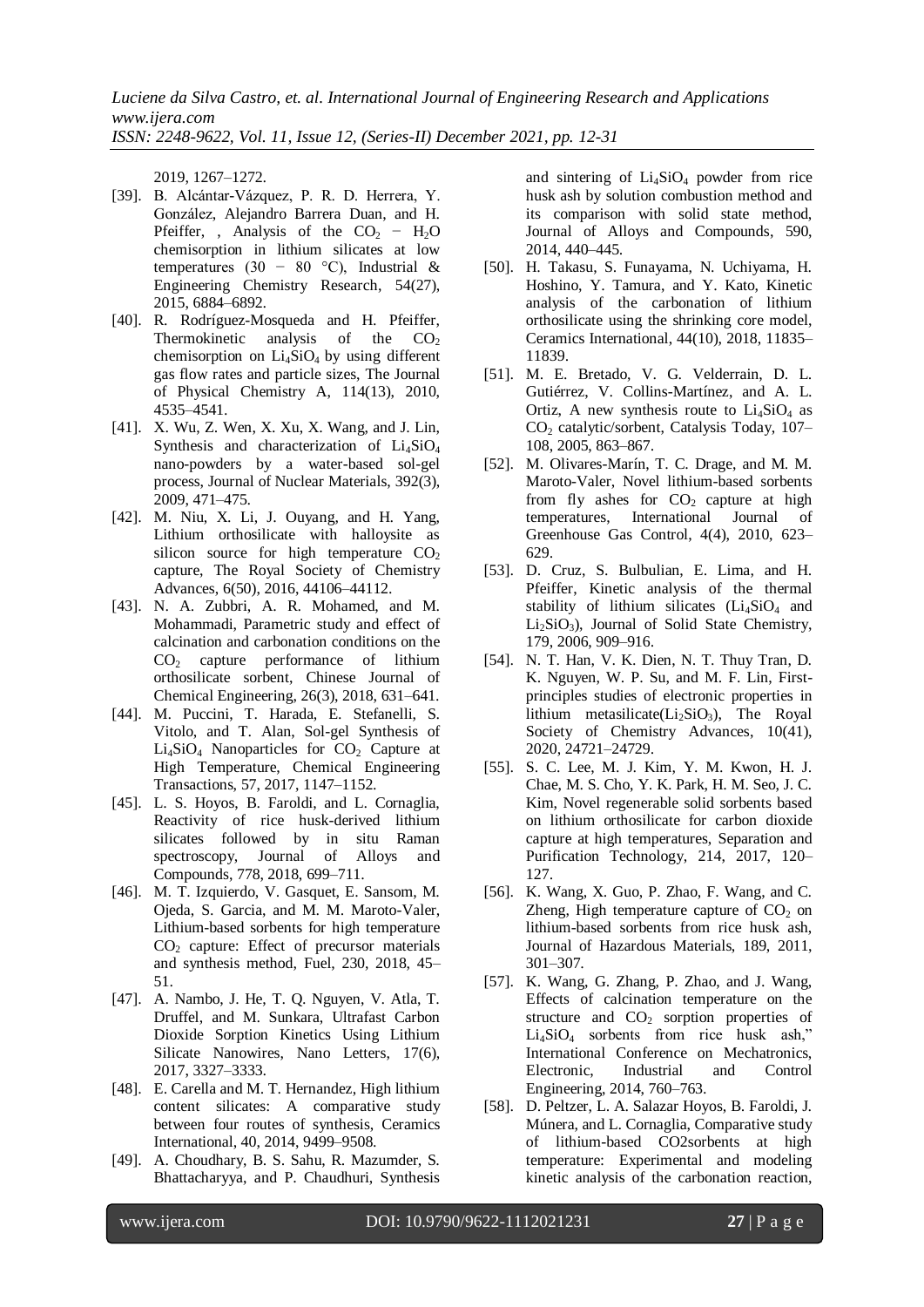*ISSN: 2248-9622, Vol. 11, Issue 12, (Series-II) December 2021, pp. 12-31*

Journal of Environmental Chemical Engineering, 8(5), 2020,104173.

- [59]. K. Wang, P. Zhao, X. Guo, Y. Li, D. Han, and Y. Chao, Enhancement of reactivity in  $Li<sub>4</sub>SiO<sub>4</sub>$ -based sorbents from the nano-sized rice husk ash for high-temperature  $CO<sub>2</sub>$ capture, Energy Conversion and Management, 81, 2014, 447–454.
- [60]. A. Sanna, S. Thompson, K. J. Whitty, and M. M. Maroto-valer, Fly ash derived lithium silicate for in-situ pre-combustion  $CO<sub>2</sub>$ capture, Energy Procedia, 114, 2017, 2401– 2404.
- [61]. A. Sanna, I. Ramli, and M. M. Maroto-valer, Development of sodium / lithium / fly ash sorbents for high temperature postcombustion  $CO<sub>2</sub>$  capture, Applied Energy, 156, 2015,197–206.
- [62]. K. Wang, P. Zhao, X. Guo, D. Han, and Y. Chao, High Temperature Capture of  $CO<sub>2</sub>$  on Li4SiO4-Based Sorbents from Biomass Ashes, Environmental Progress & Sustainable Energy, 34(2), 2015, 526–532.
- [63]. H. Wang, J. Zhang, G. Wang, Q. Wang, and T. Song, High-temperature capture of  $CO<sub>2</sub>$  by Li4SiO<sup>4</sup> prepared with blast furnace slag and kinetic analysis, Journal of Thermal Analysis and Calorimetry, 133(2), 2018, 981–989.
- [64]. Y. Zhang, F. Yu, B. Louis, and Q. Wang, Scalable synthesis of the lithium silicatebased high-temperature CO2 sorbent from inexpensive raw material vermiculite, Chemical Engineering Journal, 349, 2018, 562–573.
- [65]. N. Wang, Y. Feng, Y. Chen, and X. Guo, Lithium-based sorbent from rice husk materials for hydrogen production via sorption-enhanced steam reforming of ethanol, Fuel, 245, 2019, 263–273.
- [66]. N. Gao, K. Ma, T. Ding, J. Cai, Y. Tian, and X. Li, Enhanced carbon dioxide adsorption performance and kinetic study of K and Al co-doped Li4SiO4, Chinese Chemical Letters, 29(3), 2018, 482–484.
- [67]. M. Seggiani, M. Puccini, and S. Vitolo, Hightemperature and low concentration  $CO<sub>2</sub>$ sorption on  $Li<sub>4</sub>SiO<sub>4</sub>$  based sorbents: Study of the used silica and doping method effects, International Journal of Greenhouse Gas Control, 5(4), 2011, 741–748.
- [68]. H. Xu, W. Cheng, X. Jin, G. Wang, H. Lu, H. Wang, D. Chen, B. Fan, T. Hou, R. Zhang, Effect of the particle size of quartz powder on the synthesis and  $CO<sub>2</sub>$  absorption properties of  $Li<sub>4</sub>SiO<sub>4</sub>$  at high temperature, Industrial & Engineering Chemistry Research., 52(5), 2013, 1886–1891.
- [69]. S. Shan, J. Qinfming, L. Jiang, and Y. Wang, Effect of different silicon sources on  $CO<sub>2</sub>$ absorption properties of  $Li<sub>4</sub>SiO<sub>4</sub>$  at high temperature, Advanced Materials Research, 213, 2011, 515–518.
- [70]. S. Shan, S. Li, Q. Jia, L. Jiang, Y. Wang, and J. Peng, Impregnation precipitation preparation and kinetic analysis of  $Li<sub>4</sub>SiO<sub>4</sub>$ based sorbents with fast  $CO<sub>2</sub>$  adsorption Rate, Industrial & Engineering Chemistry Research, 52(21), 2013, 6941–6945.
- [71]. S. Shan, Q. Jia, L. Jiang, Q. Li, Y. Wang, and J. Peng, Novel  $Li<sub>4</sub>SiO<sub>4</sub>$ -based sorbents from diatomite for high temperature  $CO<sub>2</sub>$  capture, Ceramics International, 39(5), 2013, 5437– 5441.
- [72]. O. R. R. D. Carmignano, S. S. Vieira, P. R. G. Brandão, A. C. Bertoli, and R. M. Lago, Serpentinites: Mineral structure, properties and technological applications, Journal of the Brazilian Chemical Society, 31(1), 2020, 2– 14.
- [73]. J. Feng , M. Liu, L. Fu, S. Ma, J.Yang, W. Mo, X. Su, Study on the influence mechanism of  $Mg^{2+}$  modification on vermiculite thermal expansion based on molecular dynamics simulation, Ceramics International, 46(5), 2020, 6413–6417.
- [74]. H. Binici, O. Aksogan, A. Dincer, E. Luga, M. Eken, and O. Isikaltun, "The possibility of vermiculite, sunflower stalk and wheat stalk using for thermal insulation material production," Thermal Science and Engineering Progress, 18, 2020, 100567.
- [75]. H. Xu S.Yun, C. Wang, Z. Wang, F. Han, B. Jia, J. Chen, B. Li, Improving performance and phosphorus content of anaerobic codigestion of dairy manure with aloe peel waste using vermiculite, Bioresource Technology, 301, 2020, 122753
- [76]. M. Sutcu, Influence of expanded vermiculite on physical properties and thermal conductivity of clay bricks, Ceramics Internation, 41(2), 2015, 2819–2827.
- [77]. B. Zhou, L. Wang, G. Ma, X. Zhao, and X. Zhao, Preparation and properties of biogeopolymer composites with waste cotton stalk materials, Journal of Cleaner Production, 245, 2020, 118842.
- [78]. A. Bar-Tal, U. K. Saha, M. Raviv, and M. Tuller, Inorganic and synthetic organic components of soilless culture and potting mixtures, 2 Ed. Elsevier B.V., 2019.
- [79]. Y. Zhang, F. Yu, B. Louis, and Q. Wang, Scalable synthesis of the lithium silicatebased high-temperature  $CO<sub>2</sub>$  sorbent from<br>inexpensive raw material vermiculite. inexpensive raw material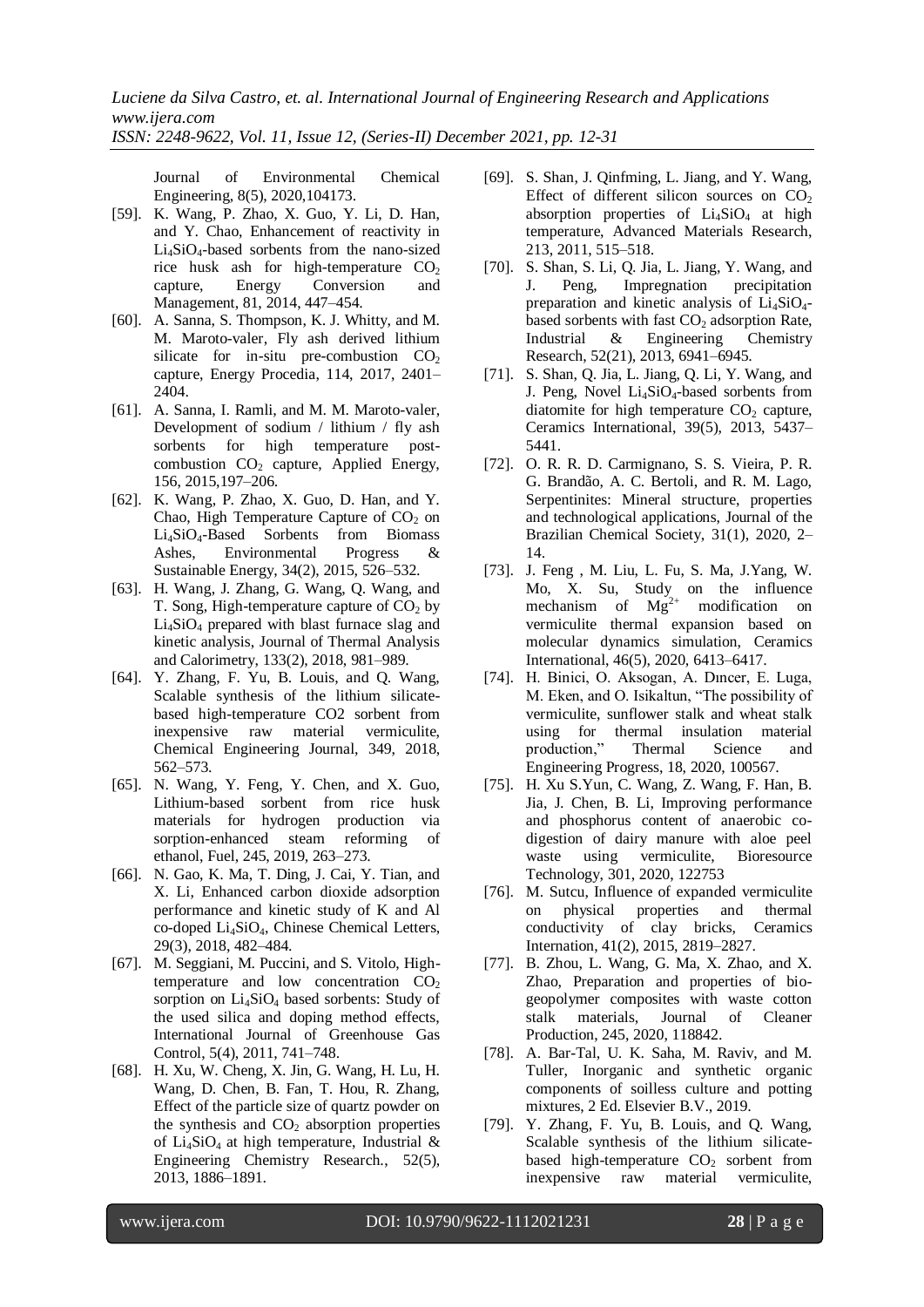Chemical Engineering Journal, 349, 2018, 562–573.

- [80]. A. Grylewicz and S. Mozia, Polymeric mixed-matrix membranes modified with halloysite nanotubes for water and wastewater treatment: A review, Separation and Purification Technology, 256, 2021, 117827.
- [81]. C. V. Lazaratou, D. Panagiotaras, G. Panagopoulos, M. Pospíšil, and D. Papoulis, Ca treated Palygorskite and Halloysite clay minerals for Ferrous Iron  $(Fe^{+2})$  removal from water systems, Environmental Technology & Innovation, 19, 2020, 100961.
- [82]. M. Radziemska, Study of applying naturally occurring mineral sorbents of Poland (dolomite halloysite, chalcedonite) for aided phytostabilization of soil polluted with heavy metals, Catena, 163, 2018, 123–129.
- [83]. P. Bajpai, Pulp and Paper Chemicals, Elsevier Inc, 2, 2015.
- [84]. W. Luo, Q. Hu, Z. Fan, J. Wan, Q. He, S. Huang , N. Zhou, M. Song, J. Zhang, Z, Zhou, The effect of different particle sizes and HCl-modified kaolin on catalytic pyrolysis characteristics of reworked polypropylene plastics, Energy, 213, 2020, 119080
- [85]. S. K. Kirdeciler and B. Akata, One pot fusion route for the synthesis of zeolite 4A using kaolin, Advanced Powder Technology, 31(10), 2020, 4336–4343.
- [86]. A. B. ElDeeb, V. N. Brichkin, M. Bertau, Y. A. Savinova, and R. V. Kurtenkov, Solid state and phase transformation mechanism of kaolin sintered with limestone for alumina extraction, Applied Clay Science, 196, 2020, 105771.
- [87]. S. H. Hong, A. M. Ndingwan, S. C. Yoo, C. G. Lee, and S. J. Park, Use of calcined sepiolite in removing phosphate from water and returning phosphate to soil as phosphorus fertilizer, Journal of Environmental Management, 270, 2020, 110817.
- [88]. M. I. Sayyed, H. O. Tekin, O. Kılıcoglu, O. Agar, and M. H. M. Zaid, Shielding features of concrete types containing sepiolite mineral: Comprehensive study on experimental, XCOM and MCNPX results, Results in Physics, 11, 2018, 40–45.
- [89]. E. Ruiz-Hitzky, M. Darder, F. M. Fernandes, B. Wicklein, A. C. S. Alcântara, and P. Aranda, Fibrous clays based bionanocomposites, Progress in Polymer Science, 38, 2013, 1392–1414.
- [90]. L. B. Fitaroni, T. Venâncio, F. H. Tanaka, J. C. F. Gimenez, J. A. S. Costa, and S. A. Cruz,

Organically modified sepiolite: Thermal treatment and chemical and morphological properties, Applied Clay Science,179, 2019, 105149.

- [91]. E. García-Romero and M. Suárez, On the chemical composition of sepiolite and palygorskite, Clays and Clay Minerals, 58(1), 2010, 1–20.
- [92]. T. Zhang, M. Li, P. Ning, Q. Jia, Q. Wang, and J. Wang,  $K_2CO_3$  promoted novel Li4SiO4-based sorbents from sepiolite with high  $CO<sub>2</sub>$  capture capacity under different  $CO<sub>2</sub>$  partial pressures, Chemical Engineering Journal, 380, 2020, 122515.
- [93]. Z. He, A. Shen, Z. Lyu, Y. Li, H. Wu, and W. Wang, Effect of wollastonite microfibers as cement replacement on the properties of<br>cementitious composites: A review. cementitious composites : A review, Construction and Building Materials, 261, 2020, 119920.
- [94]. N. A. Nair and V. Sairam, Research initiatives on the influence of wollastonite in cement-based construction material- A review, Journal of Cleaner Production, 283, 2021, 124665.
- [95]. T. Qu, S. Niu, Z. Gong, K. Han, Y. Wang, and C. Lu, Wollastonite decorated with calcium oxide as heterogeneous transesterification catalyst for biodiesel production: Optimized by response surface methodology, Renewable Energy, 159, 2020, 873–884, 2020.
- [96]. S. Guillot, S. Schwartz, B. Reynard, P. Agard, and C. Prigent, Tectonic significance of serpentinites, Tectonophysics, 646, 2015, 1–19.
- [97]. M. Vithanage, P. Kumarathilaka, C. Ozec, S.Karunatilake,M. Seneviratne, Z. Hseu, V. Gunarathne, M. Dassanayake, Y. S. Ok, J. Rinklebei, Occurrence and cycling of trace elements in ultramafic soils and their impacts on human health: A critical review, Environment International, 131, 2019, 104974.
- [98]. G. Sriram M. Kigga , U. T. Uthappa, R. M. Rego, V. Thendral , T. Kumeria, H. Jung , M. D. Kurkuri, Naturally available diatomite and their surface modification for the removal of hazardous dye and metal ions: A review, Advances in Colloid and Interface Science, 282, 2020, 102198.
- [99]. X. Song C. Li, Z. Chai, Y. Zhu, Y. Yang, M. Chen, R. Ma, X. Liang, J. Wu, Application of diatomite for gallic acid removal from molasses wastewater, Science of the Total Environment, 2020, 142711.
- [100]. P. Van Viet, D. Van Chuyen, N. Q. Hien, N.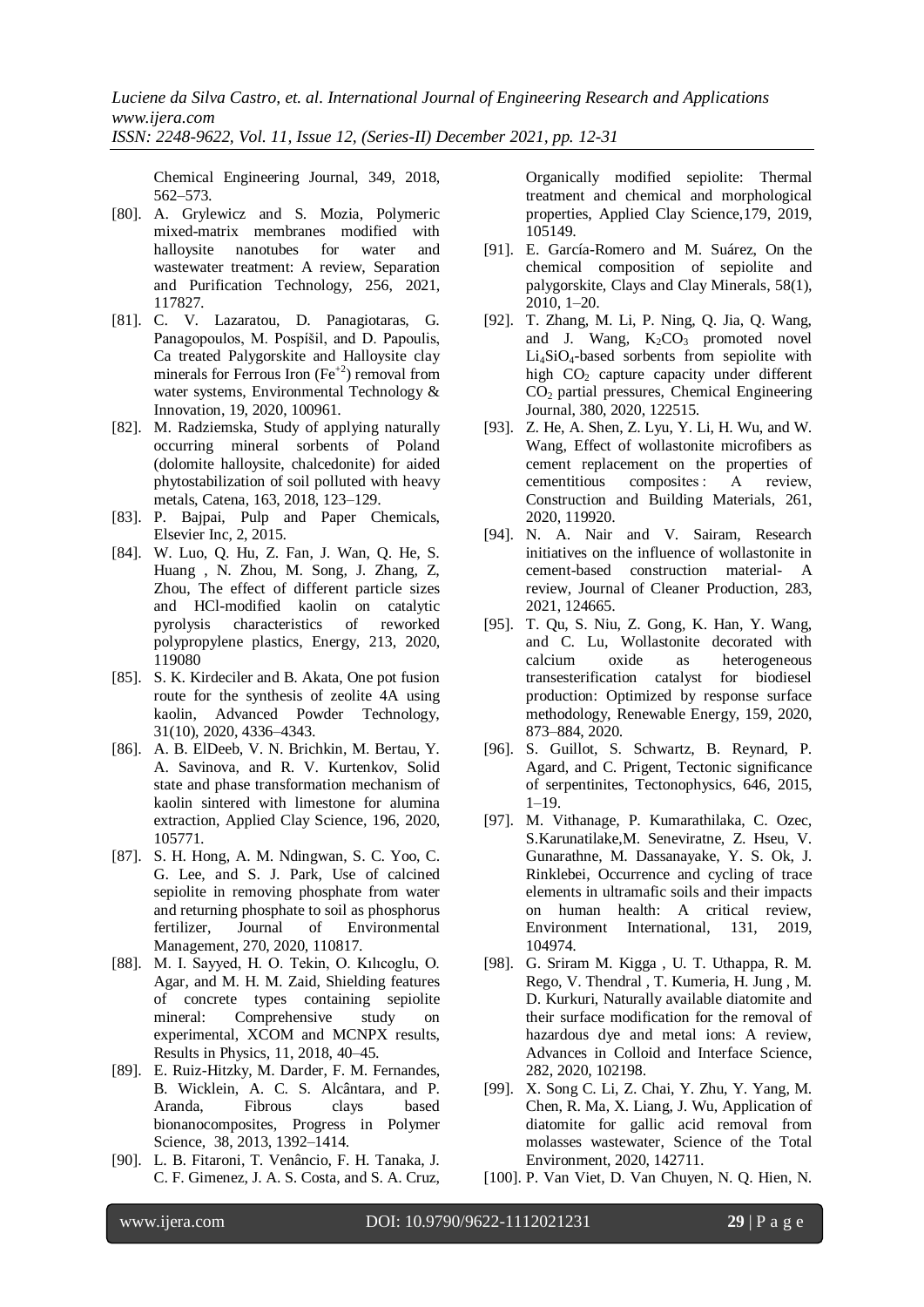*ISSN: 2248-9622, Vol. 11, Issue 12, (Series-II) December 2021, pp. 12-31*

N. Duy, and C. M. Thi, Visible-light-induced photo-Fenton degradation of rhodamine B over  $Fe<sub>2</sub>O<sub>3</sub>$ -diatomite materials, Journal of Science: Advanced Materials and Devices, 5(3), 2020, 308–315.

- [101]. L. Shen, X. Guo, X. Fang, Z. Wang, and L. Chen, Magnesiothermically reduced diatomaceous earth as a porous silicon anode material for lithium ion batteries, Journal of Power Sources, 213, 2012, 229–232.
- [102]. A. Font L. Soriano, L. Reig, M. M. Tashima, M. V. Borrachero, J. Monzó , J. Payá, Use of residual diatomaceous earth as a silica source in geopolymer production, Materials Letters, 223, 2018, 10–13.
- [103]. A. Saxena, A. Tiwari, R. Kaushik, H. M. N. Iqbal, and R. Parra-Saldívar, Diatoms recovery from wastewater: Overview from an ecological and economic perspective, Journal of Water Process Engineering, 39, 2021, 101705, 2020.
- [104]. S. Wang, Y. N. Lee, H. Nam, H. Nam, and H. K. Kim, Chemical activation of porous diatomite ceramic filter for the adsorption of TMA, H<sub>2</sub>S, CH<sub>3</sub>COOH and NH<sub>3</sub>: Isotherm and kinetic studies, Journal of Environmental Chemical Engineering, 7(6), 2019, 103481.
- [105]. J. Götze, M. Plötze, and D. Habermann, Origin, spectral characteristics and practical applications of the cathodoluminescence (CL) of quartz - A review, Mineralogy and Petrology, 71, 2001, 225–250.
- [106]. U.S. Geological Survey, Mineral Commodity Summaries 2021,U.S. Geological Survey, Virginia, 2021. Available: https://pubs.er.usgs.gov/publication/mcs2021.
- [107]. H. H. Murray, M. Pozo, and E. Galán, An introduction to palygorskite and sepiolite deposits-location, geology and uses, Developments in Clay Science, 3, 2011, 85– 99.
- [108]. R. Gaćina, K. Urošević, and J. Zakonović, Sepiolite -a by-product of exploitation as a potential raw material in Serbian industry, Podzemni Radovi, 35, 2019, 81–91, 2019.
- [109]. W. Atlas, What Is Quartz?, 2021. https://www.worldatlas.com/articles/quartzfacts-geology-of-theworld.html#:~:text=Quartz deposits are found in,natural quartz in the world. (accessed May 27, 2021).
- [110]. MINISTÉRIO DE MINAS E ENERGIA, Relatório Técnico 37: Perfil do Quartzo, 2009. Available: http://antigo.mme.gov.br/documents/36108/4 48620/P27\_RT37\_Perfil\_do\_Quartzo.pdf/50c d24f2-6f8d-44d3-59cb-

91d3e509af72?version=1.0.

- [111]. United States Department of Agriculture (USDA), Grain : World Markets and Trade, 2020. https://apps.fas.usda.gov/psdonline/app/index .html#/app/downloads (accessed Dec. 09, 2020).
- [112]. J. A. S. Costa and C. M. Paranhos, Mitigation of silica-rich wastes: An alternative to the synthesis eco-friendly silica-based mesoporous materials, Microporous Mesoporous Materials, 309, 2020, 110570.
- [113]. F. Collins, A. Rozhkovskaya, J. G. Outram, and G. J. Millar, "A critical review of waste resources, synthesis, and applications for Zeolite LTA, Microporous Mesoporous Materials, 291, 2020, 109667.
- [114]. R. Pode, Potential applications of rice husk ash waste from rice husk biomass power plant, Renewable & Sustainable Energy Reviews, 53, 2016, 1468–1485.
- [115]. S. S. Hossain and P. K. Roy, Waste rice husk ash derived sol: A potential binder in high alumina refractory castables as a replacement of hydraulic binder, Journal of Alloys and Compounds, 817, 2020, 152806.
- [116]. M. M. Younes, H. A. Abdel-Rahman, and M. M. Khattab, Utilization of rice husk ash and waste glass in the production of ternary blended cement mortar composites, Journal of Building Engineering, 20, 2018, 42–50.
- [117]. Kumar S., Sangwan, R. M. V. Dhankhar, and S. Bidra, Utilization of rice husk and their ash: a review, Research Journal of Chemical and Environmental Sciences, 1(5), 2013, 126–129.
- [118]. F. A. S. Fernandes, S. Arcaro, E. F. Tochtrop Junior, J. C. Valdés Serra, and C. P. Bergmann, Glass foams produced from sodalime glass waste and rice husk ash applied as partial substitutes for concrete aggregates, Process Safety and Environmental Protection, 128, 2019, 77–84.
- [119]. F. O. Ochedi, Y. Liu, and Y. G. Adewuyi, State-of-the-art review on capture of  $CO<sub>2</sub>$ using adsorbents prepared from waste materials, Process Safety and Environmental Protection, 139, 2020, 1–25.
- [120]. Z. T. Yao, X.S. Ji, P.K. Sarker. J.H. Tang, L.Q. Ge, M.S. Xi, Y.Q. Xi, A comprehensive review on the applications of coal fly ash, Earth-Science Reviews, 141, 2015, 105–121.
- [121]. Q. Zhang, X. Liang, D. Peng, and X. Zhu, Development of a fly ash derived  $Li<sub>4</sub>SiO<sub>4</sub>$ based sorbent for  $CO<sub>2</sub>$  capture at high temperatures, Thermochimica Acta, 669,